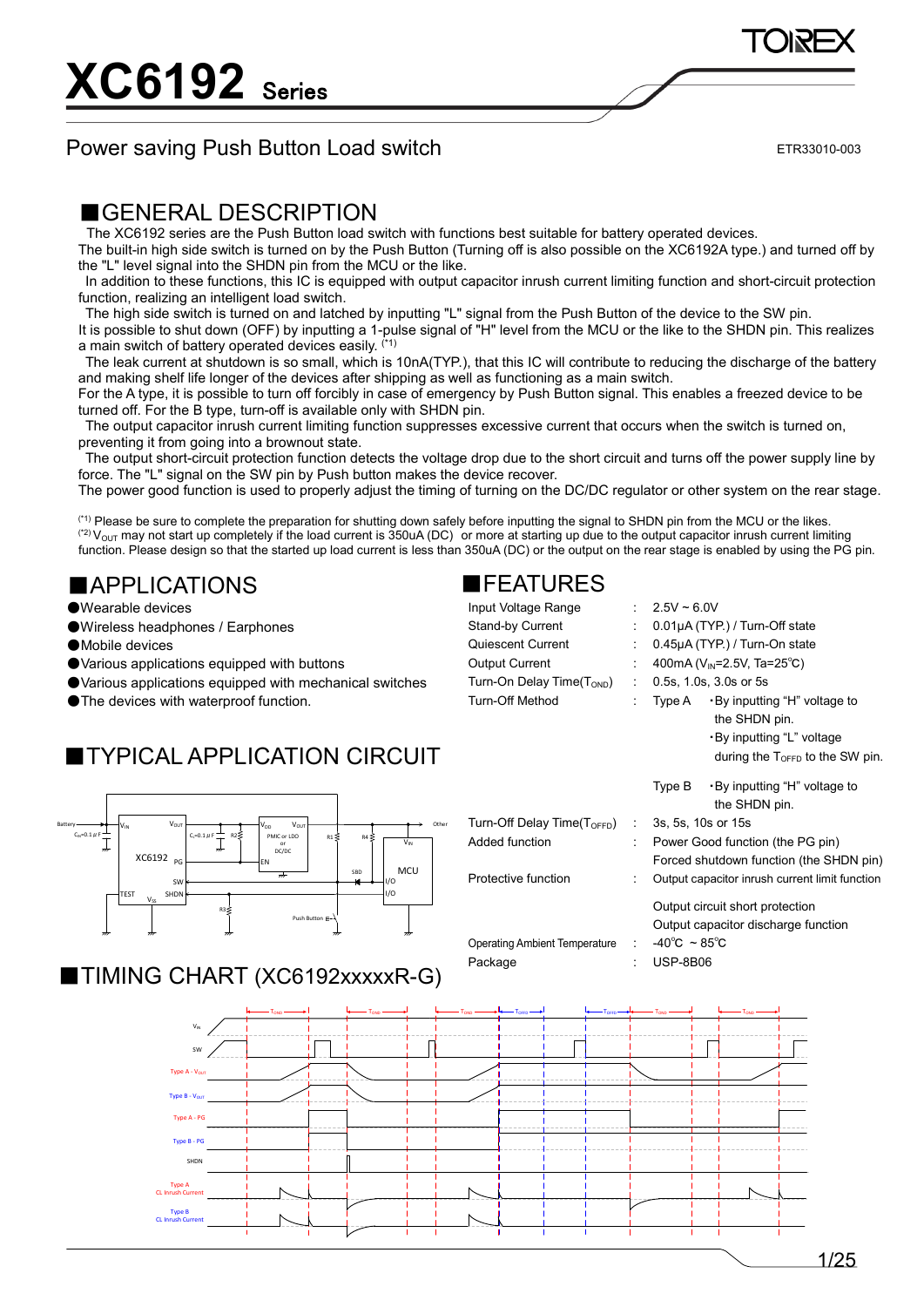## ■BLOCK DIAGRAM

XC6192A



XC6192B



\* Diodes inside the circuit are an ESD protection diodes and a parasitic diodes.

2/25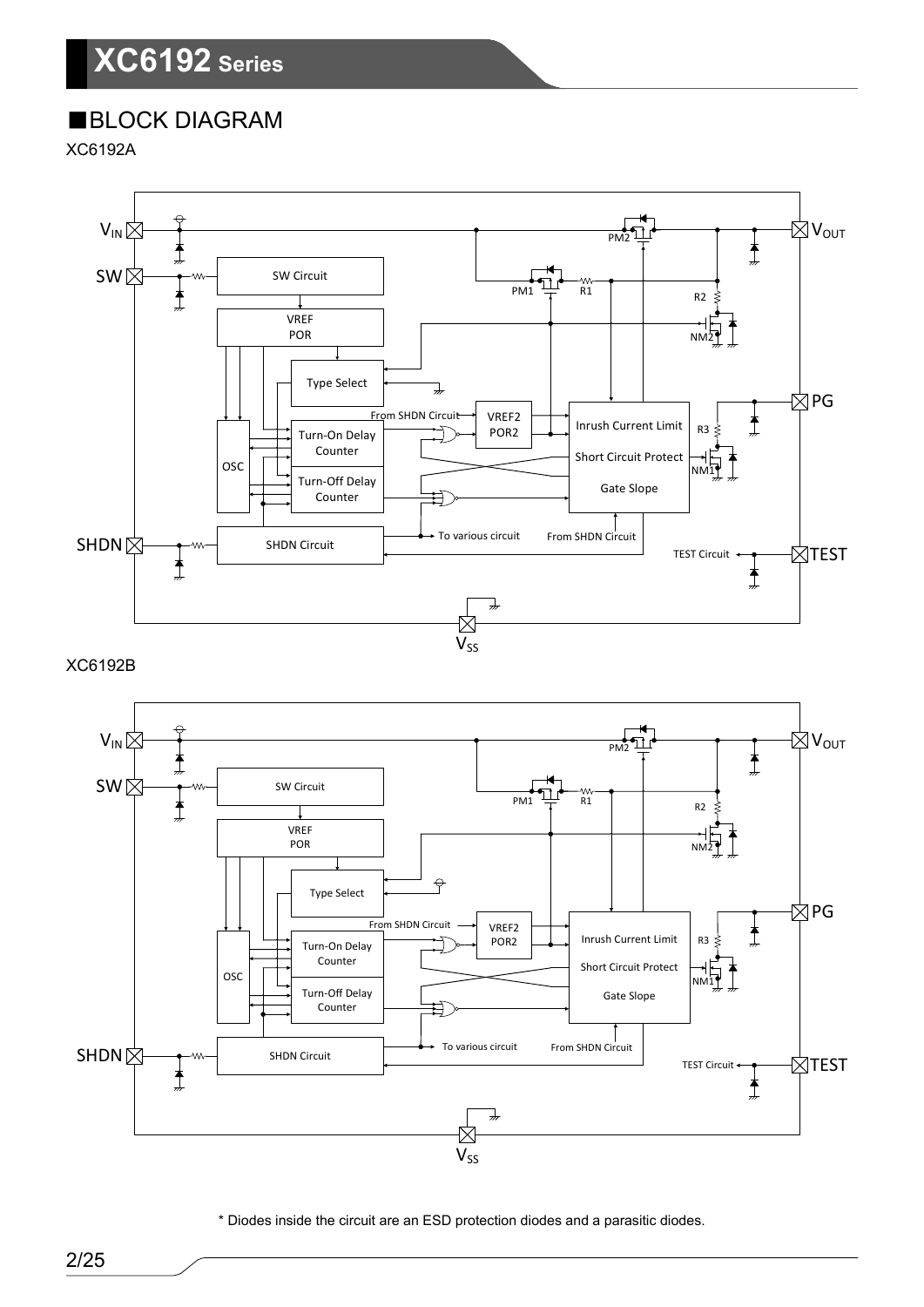## ■PRODUCT CLASSIFICATION

### ●Ordering Information

XC6192①②③④⑤⑥-⑦(\*1)

| <b>DESIGNATOR</b> | <b>DESCRIPTION</b>      | <b>SYMBOL</b> | <b>DESCRIPTION</b>                                                 |
|-------------------|-------------------------|---------------|--------------------------------------------------------------------|
| $\mathbb D$       | <b>TYPE</b>             | A             | Turn-on: By the SW pin<br>Shut-down: By the SW pin or the SHDN pin |
|                   |                         | B             | Turn-on: By the SW pin<br>Shut-down: By the SHDN pin               |
|                   |                         | A             | 0.5s.                                                              |
| $\circled{2}$     | Turn-On delay time      |               | option <sup>(*2)</sup><br>1s.                                      |
|                   |                         | 3             | option <sup>(*2)</sup><br>3s.                                      |
|                   |                         | 5             | 5s. option <sup>(*2)</sup>                                         |
|                   |                         | <b>NN</b>     | No "Turn-Off delay time" function.<br>Applies to XC6192B only      |
|                   |                         | 03            | 3s. option <sup><math>(2)</math></sup>                             |
| $\circled34$      | Turn-Off delay time     | 05            | 5s.                                                                |
|                   |                         | 10            | 10s.                                                               |
|                   |                         | 15            | 15s. option $(2)$                                                  |
| $$60-7$           | Package and Taping Type | ER-G          | USP-8B06 (5,000pcs/Reel)                                           |

 $(1)$  The "-G" suffix denotes Halogen and Antimony free as well as being fully EU RoHS compliant.  $(12)$  For option products, please contact your local Torex sales office or representative.

#### ●Selection Guide

| Parts No.      | Turn-On Delay Time (s) | Turn-Off Delay Time (s) | Package         |
|----------------|------------------------|-------------------------|-----------------|
| XC6192AA05ER-G |                        | 5s                      |                 |
| XC6192AA10ER-G | 0.5s                   | 10s                     | <b>USP-8B06</b> |
| XC6192BANNER-G |                        | Not applicable          |                 |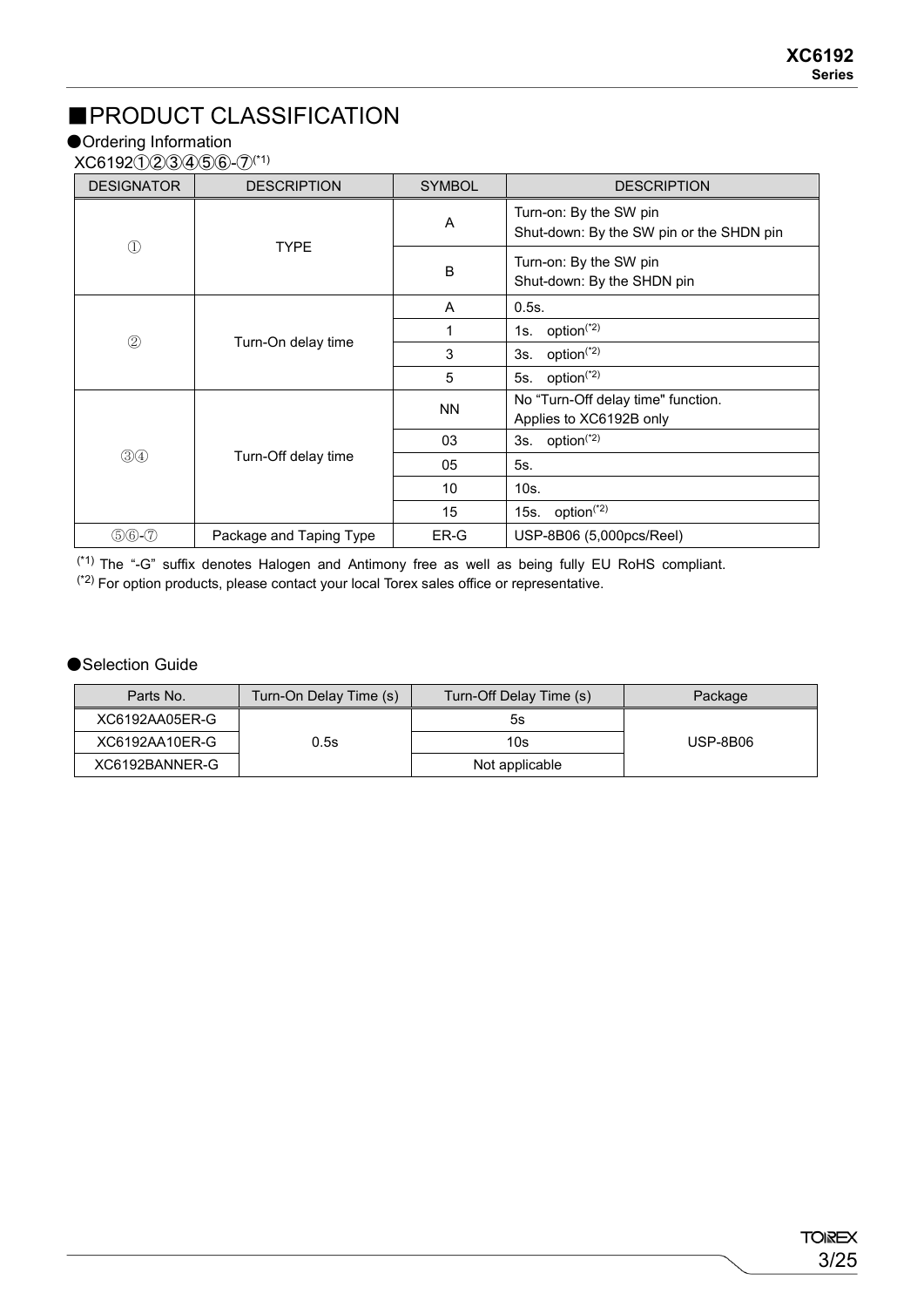## ■PIN CONFIGURATION



\*The dissipation pad for the USP-8B06 package should be solder-plated in recommended mount pattern and metal masking so as to enhance mounting strength and heat release.

When taking out a potential of the heat-sink, connect with Vss pin (#5 pin).

### ■PIN ASSIGNMENT

| <b>PIN NUMBER</b> | <b>PIN NAME</b>       |                                                                     |  |
|-------------------|-----------------------|---------------------------------------------------------------------|--|
| <b>USP-8B06</b>   |                       | <b>FUNCTION</b>                                                     |  |
|                   | <b>V<sub>IN</sub></b> | Power Supply Input                                                  |  |
| 2                 | N.C                   | No connection pin<br>(The N.C pin should be connected the Vss pin.) |  |
| 3                 | <b>SW</b>             | Push Button Signal input pin                                        |  |
| 4                 | <b>PG</b>             | <b>Power Good Status Output</b>                                     |  |
| 5                 | <b>V<sub>SS</sub></b> | Ground Pin                                                          |  |
| 6                 | <b>TEST</b>           | The TEST pin must be connected the Vss pin.                         |  |
| 7                 | <b>SHDN</b>           | Forced Shutdown pin                                                 |  |
| 8                 | <b>VOUT</b>           | Output pin                                                          |  |

### ■PIN FUNCTIOS ASSIGNMENT

| <b>PIN NAME</b> | <b>SIGNAL</b>  | <b>STATUS</b>                                         |  |  |  |
|-----------------|----------------|-------------------------------------------------------|--|--|--|
|                 |                | Active                                                |  |  |  |
| $SW(*3)$        | н              | Keep the current state                                |  |  |  |
|                 | <b>OPEN</b>    | Undefined State (*1)                                  |  |  |  |
|                 |                | Keep the current state                                |  |  |  |
| $SHDN(*3)$      | н              | Shut down                                             |  |  |  |
|                 | <b>OPEN</b>    | Undefined State (*1)                                  |  |  |  |
| <b>PG</b>       | Low impedance  | $V_{OUT} < V_{RUSH}$ <sup>(*2)</sup>                  |  |  |  |
|                 | High impedance | $V_{\text{OUT}} \geq V_{\text{RUSH}}$ <sup>(*2)</sup> |  |  |  |

<sup>(\*1)</sup> Please do not leave the SW pin and the SHDN pin open. Each should have a certain voltage

(\*2) Please refer to electrical characteristics.

(\*3) Please refer to notes on use.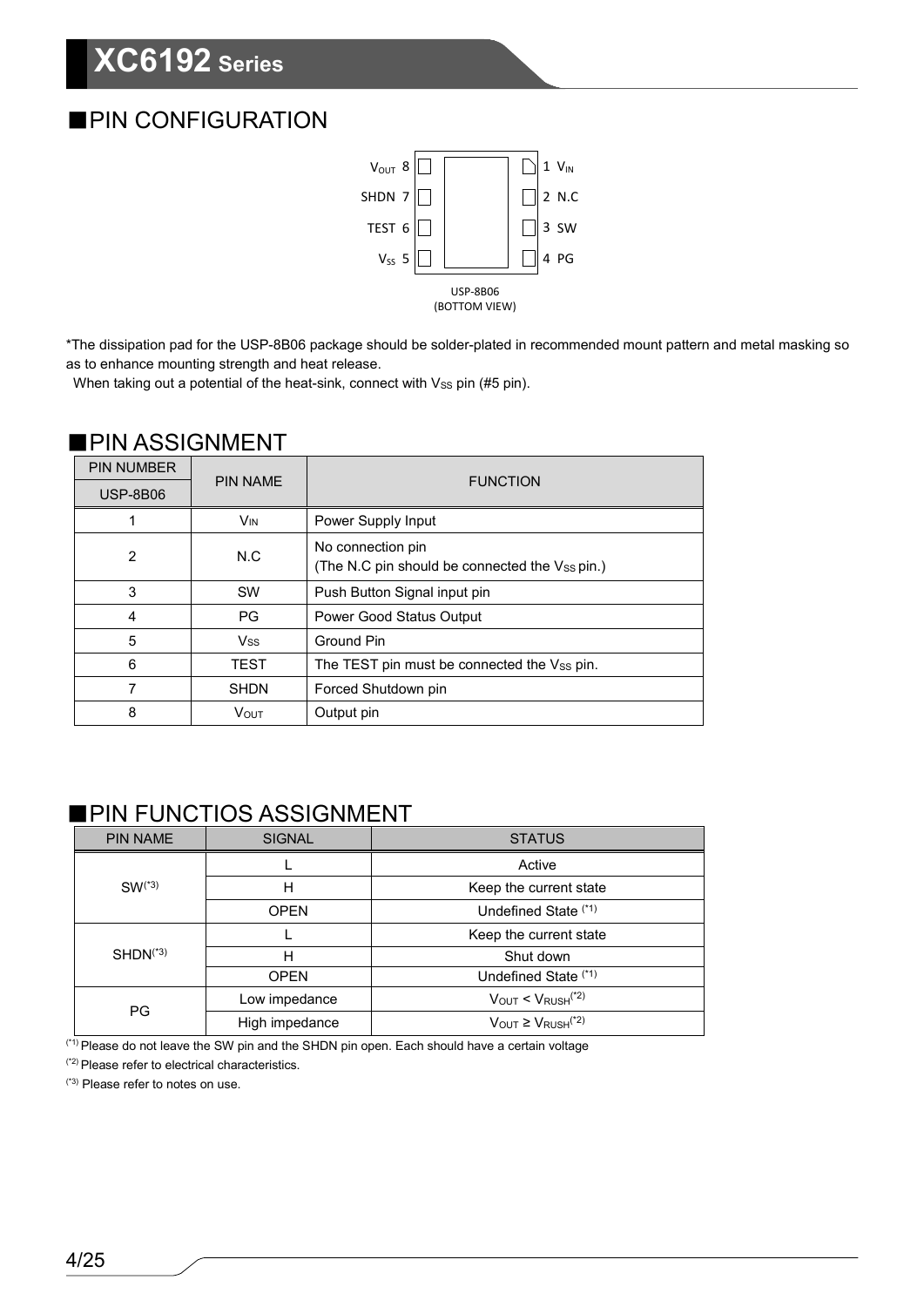### ■ABSOLUTE MAXIMUM RATINGS

| <b>PARAMETER</b>                               |                                         | <b>SYMBOL</b>   | <b>RATINGS</b>                                     | <b>UNITS</b>        |
|------------------------------------------------|-----------------------------------------|-----------------|----------------------------------------------------|---------------------|
| V <sub>IN</sub> Pin Voltage                    |                                         | V <sub>IN</sub> | $-0.3 - +6.5$                                      | V                   |
| VOUT Pin Voltage                               |                                         | <b>VOUT</b>     | $-0.3 \sim V_{IN} + 0.3$ or $+6.5$ <sup>(*1)</sup> | V                   |
| Vout Pin Output Current                        |                                         | lout            | 470                                                | mA                  |
|                                                | SW Pin Voltage                          |                 | $-0.3 - +6.5$                                      | v                   |
|                                                | <b>SHDN Pin Voltage</b>                 |                 | $-0.3 - +6.5$                                      | v                   |
| PG Pin Voltage                                 |                                         | $V_{PG}$        | $-0.3 - +6.5$                                      | v                   |
|                                                | <b>TEST Pin Voltage</b><br><b>VTEST</b> |                 | $-0.3 \sim V_{IN} + 0.3$ or $+6.5^{(1)}$           | v                   |
| <b>Power Dissipation</b><br>$(Ta=25^{\circ}C)$ | <b>USP-8B06</b><br>(DAF)                | Pd              | 1800 (High heat dissipation board) <sup>(*2)</sup> | mW                  |
| <b>Operating Ambient Temperature</b>           |                                         | Topr            | $-40 - 85$                                         | $\gamma$            |
| Storage Temperature                            |                                         | Tstg            | $-55 - +125$                                       | $\hat{\mathcal{C}}$ |

Each rating voltage is based on the  $V_\mathrm{SS}$ 

 $(1)$  Either of lower one,  $V_{\text{IN}}$ +0.3V or +6.5V, is applicable.

(\*2) The power dissipation figure shown is PCB mounted and is for reference only.

The mounting condition is please refer to PACKAGING INFORMATION.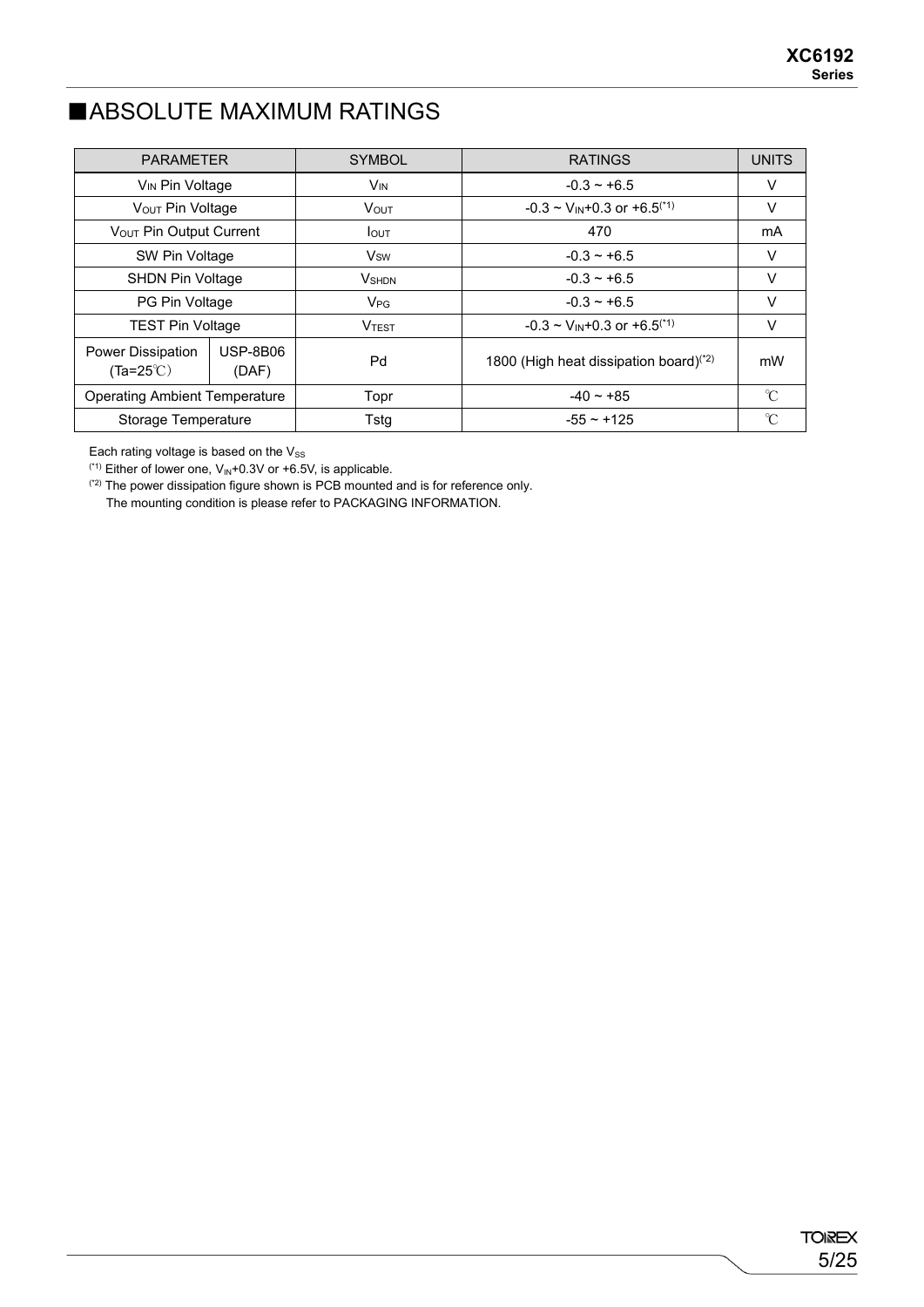### ■ELECTRICAL CHARACTERISTICS

| XC6192 Series                                |                          |                                                                                             |                    |                      |                    |             | Ta=25 $°C$     |
|----------------------------------------------|--------------------------|---------------------------------------------------------------------------------------------|--------------------|----------------------|--------------------|-------------|----------------|
| <b>PARAMETER</b>                             | <b>SYMBOL</b>            | <b>CONDITIONS</b>                                                                           | <b>MIN</b>         | <b>TYP</b>           | <b>MAX</b>         | <b>UNIT</b> | <b>CIRCUIT</b> |
| Input Voltage Range                          | $V_{IN}$                 |                                                                                             | 2.5                | $\overline{a}$       | 6.0                | V           | (1)            |
| Stand-by Current <sup>(*1)</sup>             | $I_{\text{STB}}$         | $V_{IN} = 6.0 V, V_{SW} = V_{IN}$                                                           | $-0.10$            | 0.01                 | 0.10               | μA          | (1)            |
| Operation Current <sup>(*2)</sup>            | $I_{OP}$                 | Turn-Off states, $V_{IN} = 6.0V$ , $V_{SW} = 0V$ ,                                          | $\overline{a}$     | 48                   | 100                | μA          | (1)            |
| Quiescent Current <sup>(*3)</sup>            | I <sub>Q</sub>           | Turn-On keeps, V <sub>IN</sub> =6.0V, V <sub>SW</sub> =V <sub>IN</sub>                      | $\frac{1}{2}$      | 0.45                 | 1.30               | μA          | (1)            |
|                                              |                          | XC6192xAxx V <sub>IN</sub> =3.7V,<br>Change the $V_{SW}$ from $V_{IN}$ to 0V.               | 0.35               | 0.50                 | 0.65               |             |                |
| Turn-On Delay Time <sup>(*4)(*9)</sup>       | T <sub>OND</sub>         | XC6192x1xx V <sub>IN</sub> =3.7V,<br>Change the V <sub>SW</sub> from V <sub>IN</sub> to 0V. | 0.70               | 1.00                 | 1.30               |             | (1)            |
|                                              |                          | XC6192x3xx V <sub>IN</sub> =3.7V,<br>Change the $V_{SW}$ from $V_{IN}$ to 0V.               | 2.10               | 3.00<br>3.50<br>5.00 | 3.90               | s           |                |
|                                              |                          | XC6192x5xx V <sub>IN</sub> =3.7V,<br>Change the $V_{SW}$ from $V_{IN}$ to 0V.               |                    |                      | 6.50               |             |                |
|                                              |                          | XC6192Ax03 V <sub>IN</sub> =3.7V,<br>Change the V <sub>SW</sub> from V <sub>IN</sub> to 0V. | 2.1                | 3.0<br>3.9           |                    |             |                |
|                                              | <b>TOFFD</b>             | XC6192Ax05 V <sub>IN</sub> =3.7V,<br>Change the V <sub>SW</sub> from V <sub>IN</sub> to 0V. | 3.5                | 5.0                  | 6.5                | s           |                |
| Turn-Off Delay Time <sup>(*5)(*6)</sup> (*9) |                          | XC6192Ax10 V <sub>IN</sub> =3.7V,<br>Change the $V_{SW}$ from $V_{IN}$ to 0V.               | 7.0                | 10.0                 | 13.0               |             | (1)            |
|                                              |                          | XC6192Ax15 V <sub>IN</sub> =3.7V,<br>Change the $V_{SW}$ from $V_{IN}$ to 0V.               | 10.5               | 15.0                 | 19.5               |             |                |
| Inrush Current Limit Voltage                 | <b>V</b> <sub>RUSH</sub> | V <sub>OUT</sub> condition                                                                  | $V_{IN}$ -<br>0.23 | $V_{IN}$ -<br>0.13   | $V_{IN}$ -<br>0.05 | V           | (1)            |
| Short Circuit Detect Voltage                 | <b>V</b> SHORT           | V <sub>OUT</sub> condition                                                                  | $V_{IN}$ -<br>0.98 | $V_{IN}$ -<br>0.66   | $V_{IN}$ -<br>0.32 | $\vee$      | (1)            |
|                                              |                          | Turn-On states, V <sub>IN</sub> =2.5V                                                       |                    |                      |                    |             | (1)            |
| Pre-driver On Resistor                       | R <sub>ONP</sub>         | Turn-On states, V <sub>IN</sub> =3.7V                                                       | 63                 | 105                  | 139                | Ω           | (1)            |
|                                              |                          | Turn-On states, VIN=6.0V                                                                    |                    |                      |                    |             | (1)            |
|                                              |                          | Turn-On states, V <sub>IN</sub> =2.5V                                                       | 0.40               | 0.59                 | 0.78               | Ω           | (1)            |
| Main Driver On Resistor                      | $R_{ON}$                 | Turn-On states, V <sub>IN</sub> =3.7V                                                       | 0.28               | 0.45                 | 0.59               | Ω           | (1)            |
|                                              |                          | Turn-On states, V <sub>IN</sub> =6.0V                                                       | 0.20               | 0.34                 | 0.49               | Ω           | (1)            |

Unless otherwise stated, V<sub>SS</sub> common, V<sub>IN</sub>=6.0V, V<sub>SW</sub>=6.0V, V<sub>SHDN</sub>=0V, V<sub>PG</sub>=Open, I<sub>OUT</sub>=0mA, C<sub>IN</sub>=0.1µF, C<sub>L</sub>=0.1µF

- (\*1) Self-supply current when  $V_{OUT}$  is in the Turn-off state and  $V_{IN}$  level is input into the  $V_{SW}$  pin.
- (2) Self-supply current when  $V_{OUT}$  is in the Turn-off state and "L" level is input into the  $V_{SW}$  pin.
- <sup>(\*3)</sup> Self-supply current when  $V_{OUT}$  is in the Turn-on state and  $V_{IN}$  level is input into the  $V_{SW}$  pin.
- <sup>(\*4)</sup> Time from SW pin "L" level until  $V_{OUT}$  pin "H" level<sup>(\*7)</sup> pin in the Turn-off state.
- (\*5) Time from SW pin "L" level until  $V_{\text{OUT}}$  pin "L" level<sup>(\*8)</sup> pin in the Turn-on state.
- (\*6) Type B does not have this function.
- (\*9) Electrical characteristics are characteristics before mounting on PCB. Refer to the Usage Cautions.

| SW Pin Voltage                                                                           | SW Pin Voltage                  |                                                                              |
|------------------------------------------------------------------------------------------|---------------------------------|------------------------------------------------------------------------------|
| $0V -$                                                                                   | $0V -$                          |                                                                              |
| <u> (*7) V<sub>OUT</sub> pin "H" Level : VRUSH</u><br>V <sub>OUT</sub> Pin Voltage<br>0V | $V_{OUT}$ Pin Voltage<br>$0V -$ | $\chi$ <sup>*8</sup> ) $V_{\text{OUT}}$ pin "L" Level: $V_{\text{IN}}$ x 0.1 |
| Fig1. V <sub>OUT</sub> pin "H" Voltage                                                   |                                 | Fig2. V <sub>OUT</sub> pin "L" Voltage                                       |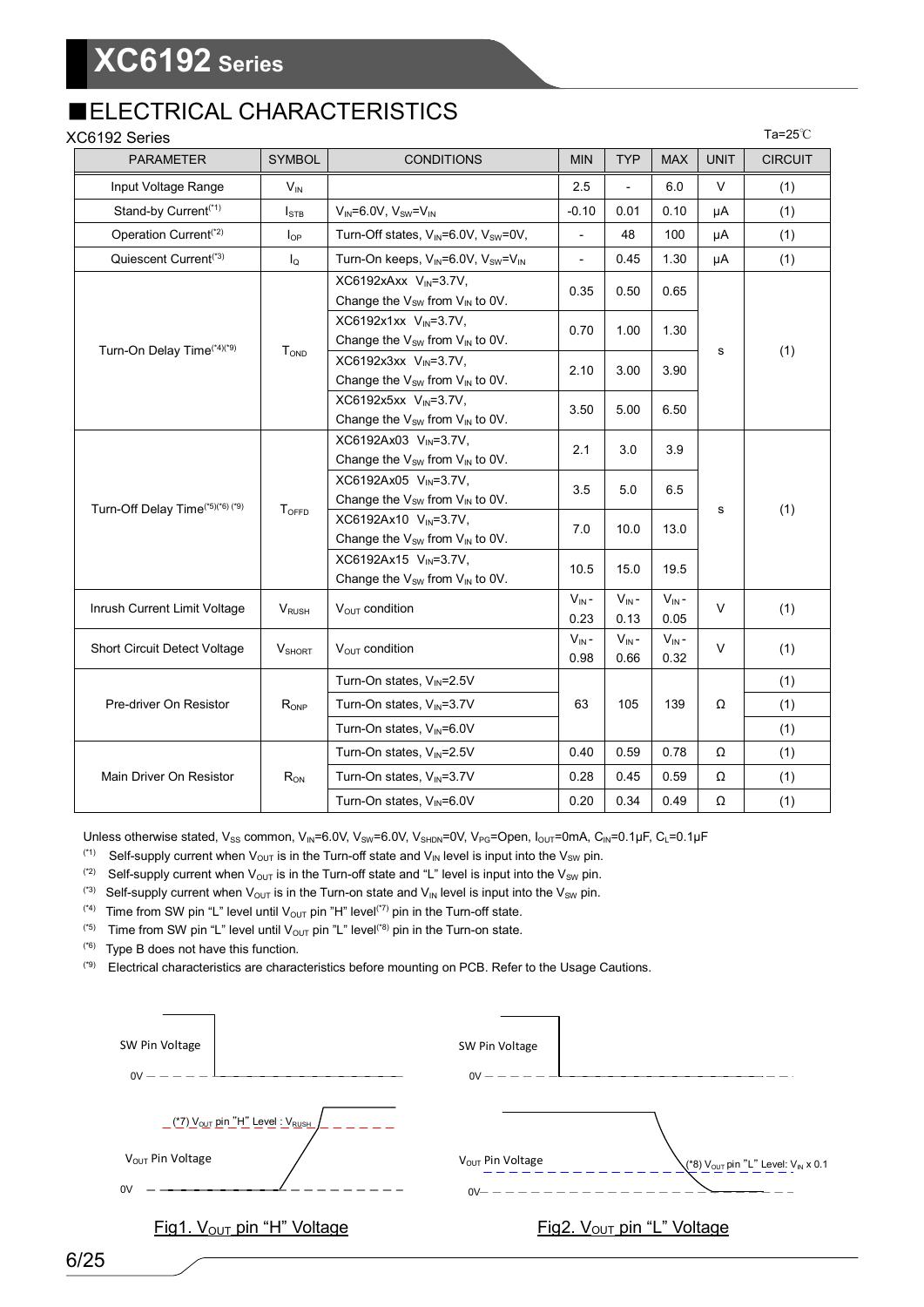Ta=25℃

### ■ELECTRICAL CHARACTERISTICS

#### XC6192 Series

| <b>PARAMETER</b>      | <b>SYMBOL</b>                    | <b>CONDITIONS</b>                                             | <b>MIN</b> | <b>TYP</b>               | <b>MAX</b> | <b>UNIT</b> | <b>CIRCUIT</b> |
|-----------------------|----------------------------------|---------------------------------------------------------------|------------|--------------------------|------------|-------------|----------------|
| SW pin "H" Voltage    | <b>V</b> <sub>swh</sub>          |                                                               | 1.1        | $\overline{\phantom{a}}$ | 6.0        | V           | (1)            |
| SW pin "L" Voltage    | $V_{SWL}$                        |                                                               | 0          | $\overline{\phantom{a}}$ | 0.4        | V           | (1)            |
| SW pin "H" Current    | I <sub>SWH</sub>                 | $V_{SW}=6.0V$                                                 | $-0.10$    | 0.01                     | 0.10       | μA          | (1)            |
| SW pin "L" Current    | $I_{SWL}$                        | $V_{\text{sw}} = 0V$                                          | $-0.10$    | 0.01                     | 0.10       | μA          | (1)            |
| SHDN pin "H" Voltage  | $V_{\scriptsize \textrm{SHDNH}}$ |                                                               | 1.1        | $\overline{\phantom{a}}$ | 6.0        | V           | (1)            |
| SHDN pin "L" Voltage  | V <sub>SHDNL</sub>               |                                                               | $\Omega$   | $\overline{\phantom{a}}$ | 0.4        | V           | (1)            |
| SHDN pin "H" Current  | <b>I</b> SHDNH                   | $V_{\text{SHDN}} = 6.0 V$                                     | $-0.10$    | 0.01                     | 0.10       | μA          | (1)            |
| SHDN pin "L" Current  | <b>I</b> SHDNL                   | $V_{\text{SHDN}} = 0V$                                        | $-0.10$    | 0.01                     | 0.10       | μA          | (1)            |
| PG pin Output Current | $I_{PG}$                         | Turn-Off States, V <sub>IN</sub> =2.5V, V <sub>PG</sub> =0.3V | 1          | $\overline{\phantom{a}}$ |            | mA          | (1)            |
| PG pin Leak Current   | $I_{PGL}$                        | Turn-On states, $V_{\text{IN}}=6.0V$ , $V_{\text{PG}}=6.0V$   | $-0.10$    | 0.01                     | 0.10       | μA          | (1)            |
| CL Discharge Current  | $I_{DCG}$                        | Turn-Off States, $V_{IN}$ =2.5V, $V_{OUT}$ =0.3V              | 1          |                          |            | mA          | (1)            |

Unless otherwise stated, V<sub>SS</sub> common, V<sub>IN</sub>=6.0V, V<sub>SW</sub>=6.0V, V<sub>SHDN</sub>=0V, V<sub>PG</sub>=Open, I<sub>OUT</sub>=0mA, C<sub>IN</sub>=0.1μF, C<sub>L</sub>=0.1μF

■TEST CIRCUITS

Test Circuit (1)

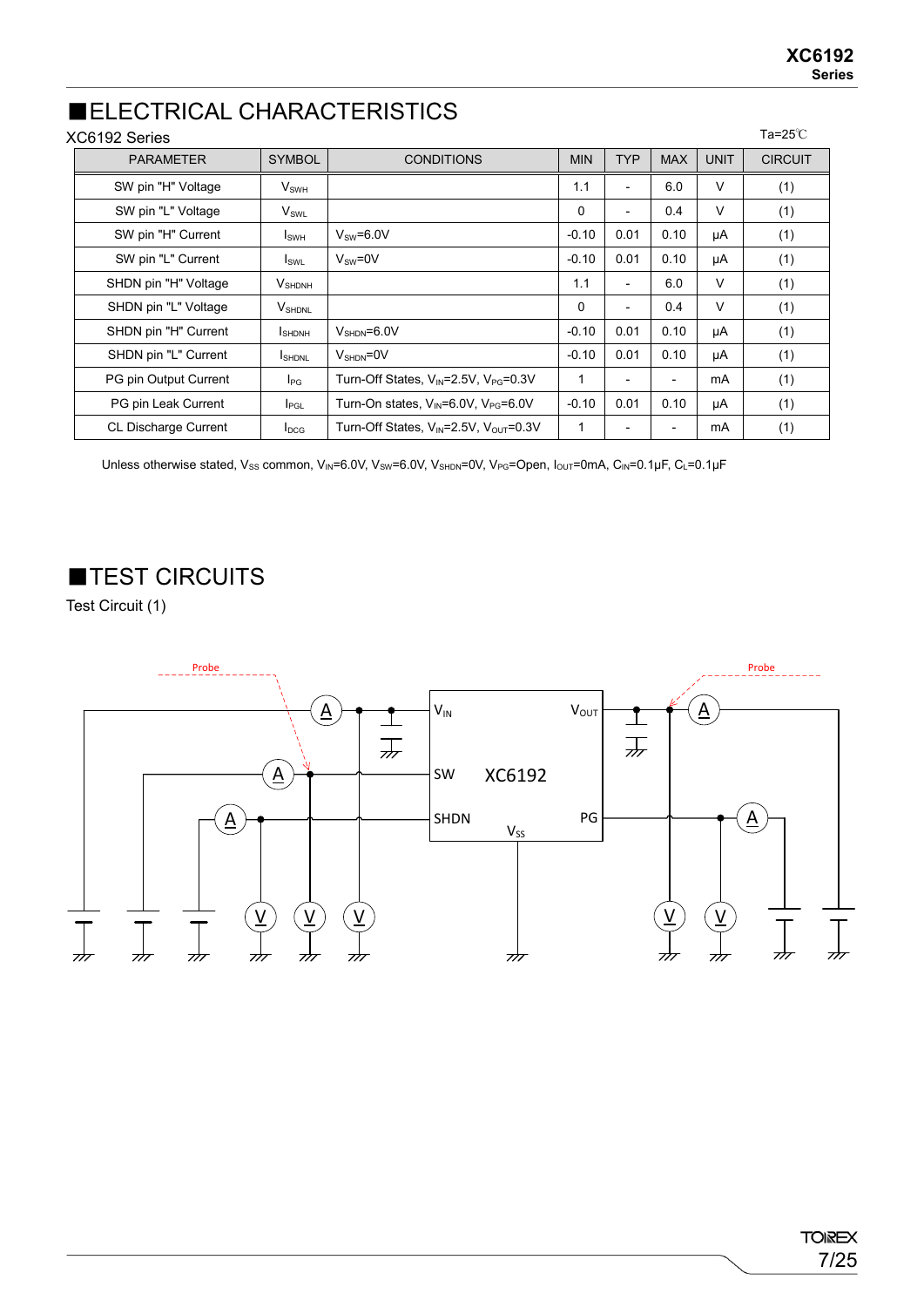## **TYPICAL APPLICATION CIRCUIT**



#### 【Typical Examples】

|                | <b>VALUE</b>        | <b>MANUFACTURER</b> | PRODUCT NUMBER |
|----------------|---------------------|---------------------|----------------|
| $SBD(*1)$      | $V_F = 0.37V$       | <b>TOREX</b>        | XBS013V1DR-G   |
| $C_{IN}$       | 0.1µF/10V (Ceramic) |                     |                |
| $C_L$          | 0.1µF/10V (Ceramic) |                     |                |
| R <sub>1</sub> | $200k\Omega$        |                     |                |
| R <sub>2</sub> | $200k\Omega$        |                     |                |
| R <sub>3</sub> | $20k\Omega$         |                     |                |
| R <sub>4</sub> | $200k\Omega$        |                     |                |

(\*1) Please select freely according to the threshold of the MCU's I/O.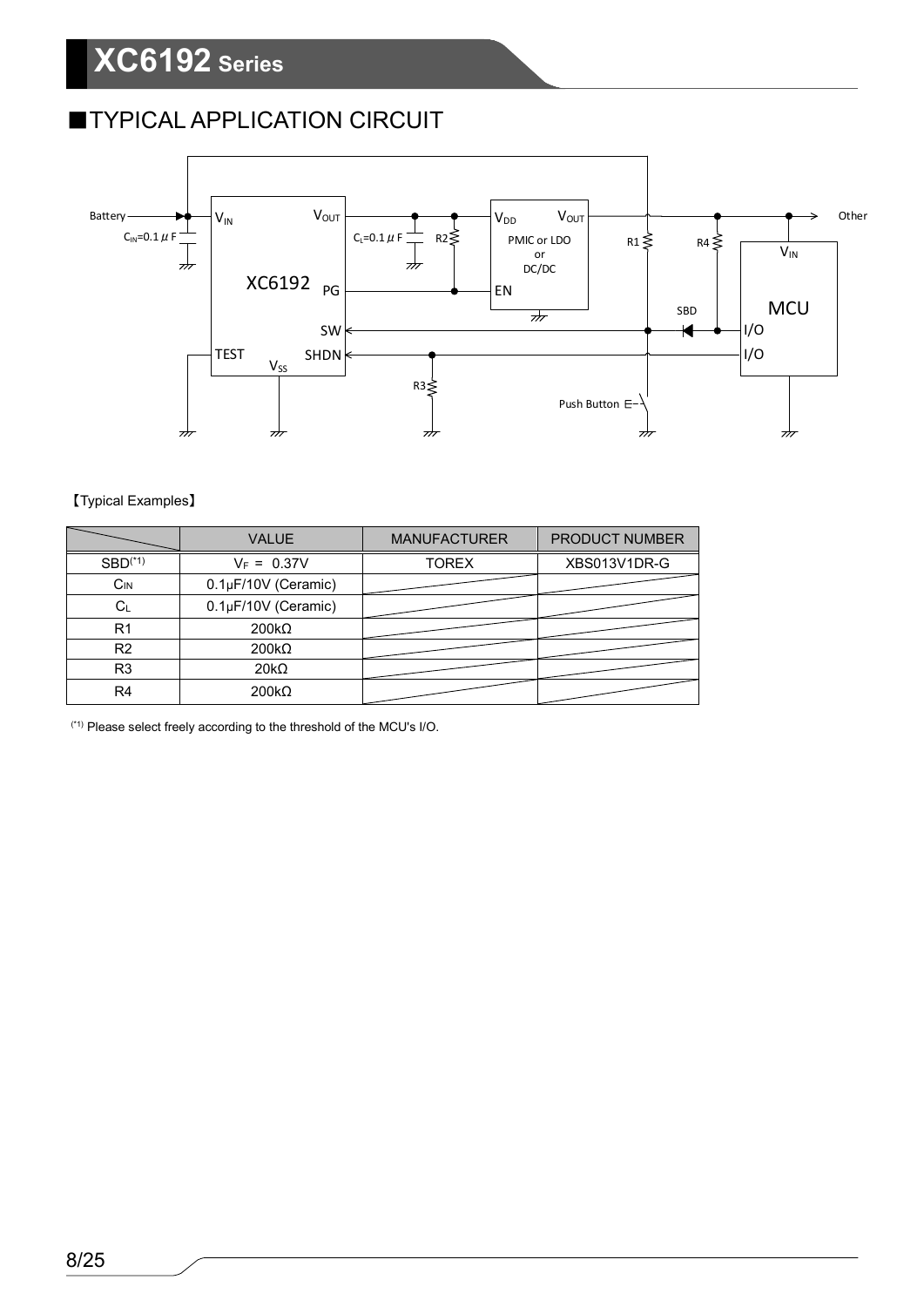### ■OPERATIONAL EXPLANATION

The XC6192 series A type fixes V<sub>OUT</sub> at "H" voltage (same level as the V<sub>IN</sub> pin voltage) when "L" voltage is input the required time into the SW pin, and shuts down VOUT (same level as GND) when "L" voltage is subsequently input the required time into the SW pin, thereby realizing alternating ON/OFF control<sup>(\*1)</sup>. Two shutdown methods are available: inputting "H" voltage into the SHDN pin, and inputting "L" voltage the required time into the SW pin.

(\*1) Alternating ON/OFF control on this IC is a system that alternates between VOUT "H" voltage and shutdown each time "L" voltage is input the required time into the SW pin.

The B type fixes V<sub>OUT</sub> at "H" voltage when "L" voltage is input the required time into the SW pin. After V<sub>OUT</sub> is fixed at "H" voltage, the signal is not accepted if "L" voltage is subsequently input into the SW pin. The shutdown method is inputting "H" voltage into the SHDN pin.

As protective functions, the XC6192 series is equipped with a rush current prevention circuit and a short-circuit protection circuit.



Fig.2 XC6192 Series Typical application circuit

TEST I/O

Push Button E

I/O

 $R3<sub>5</sub>$ 

SW

SHDN

 $V_{SS}$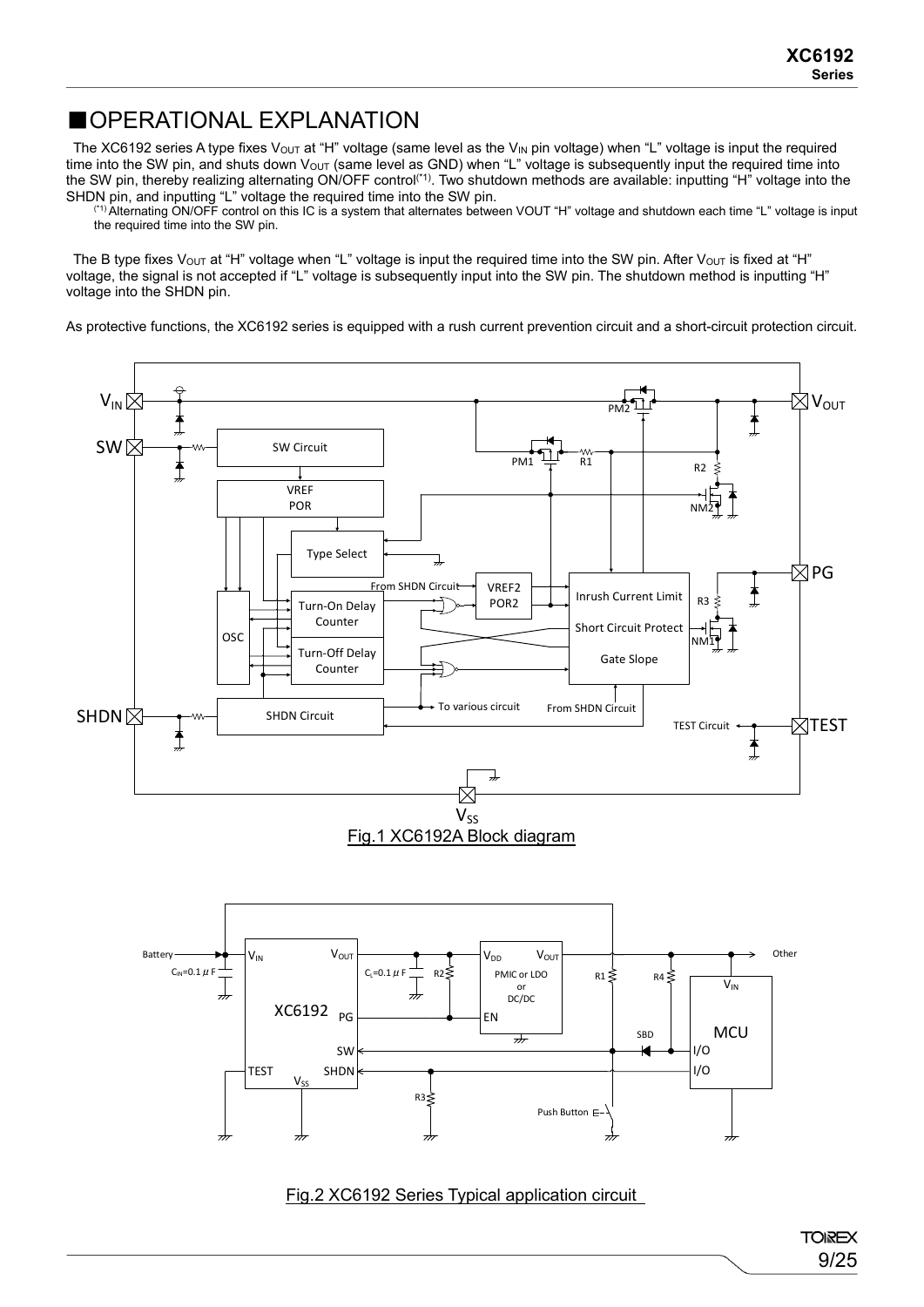#### **[Turn-On sequence: Fig.3]**

On the XC6192 series, when "L" voltage is input for the duration Tonp into the SW pin with Vout fixed at "L" voltage, the Pch pre-driver transistor PM1 (Fig.1) turns ON and V<sub>OUT</sub> starts to rise. If the SW pin is switched from "L" voltage to "H" voltage while  $V<sub>OUT</sub>$  is rising by PM1,  $V<sub>OUT</sub>$  will change to the shutdown state.

When the V<sub>OUT</sub> pin voltage reaches Inrush Current Limit Voltage (V<sub>RUSH</sub>: refer to Electrical Characteristics), the main driver transistor PM2 (Fig.1) turns ON, and V<sub>OUT</sub> is fixed at "H" voltage even if the SW pin voltage changes to "H" voltage. When the V<sub>OUT</sub> pin voltage reaches V<sub>RUSH</sub>, the Nch transistor NM1 that is connected to the PG pin (Fig.1) turns OFF and the PG pin changes to high impedance.

These operations suppress rush current to the capacitor that is connected to the  $V_{\text{OUT}}$  pin and allow the input power supply to maintain stability. In addition, by connecting the PG pin to the Enable pin of the device that follows the XC6192 series, malfunctioning of that device is prevented. (Fig.2)



Fig.3 Turn-On sequence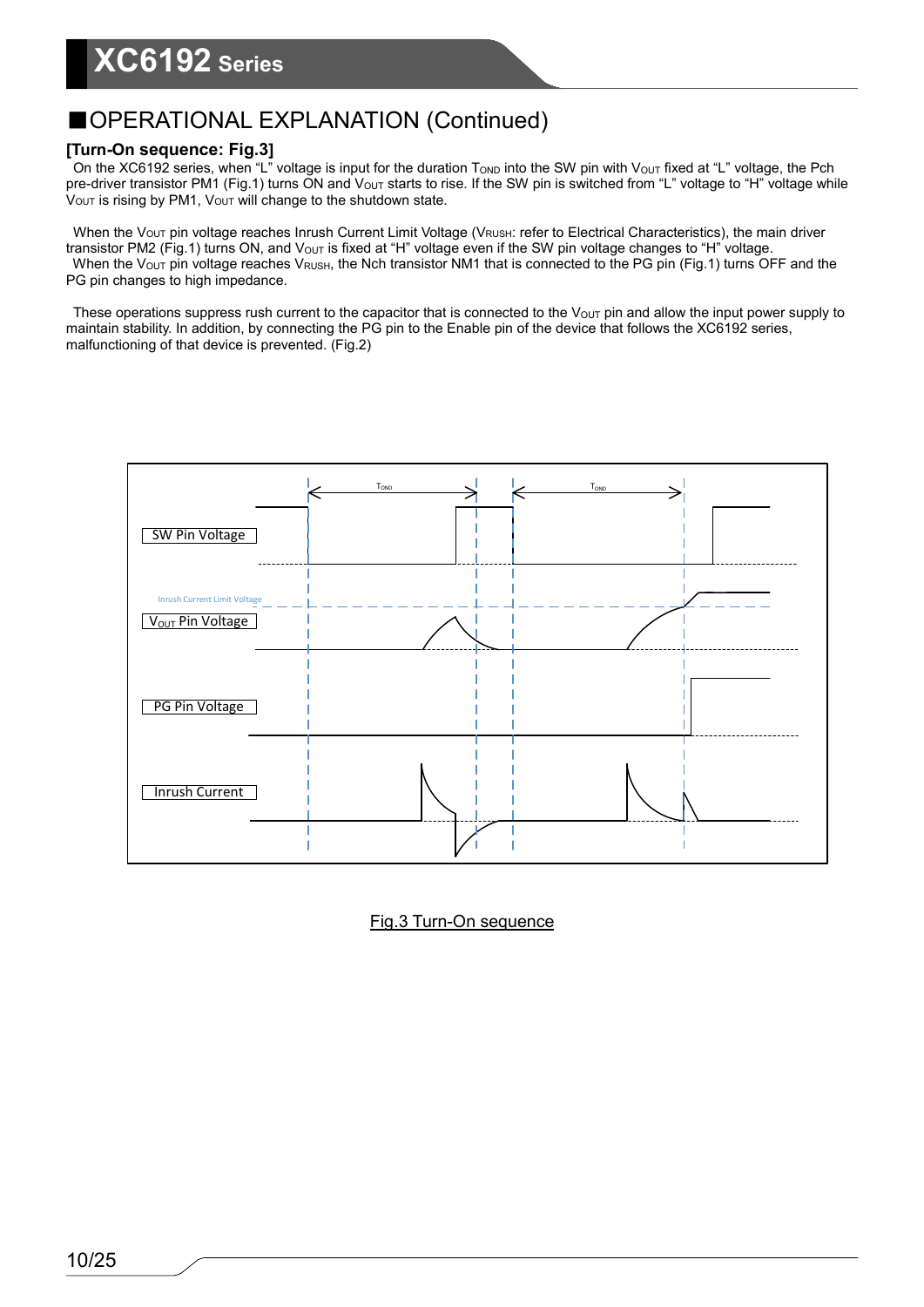#### **[Shutdown sequence: Fig.4]**

On the XC6192 series, when one pulse of "H" voltage (at least 1ms as a guideline) is input into the SDHN pin with Vout fixed at "H" voltage, Vout changes to the shutdown state and the IC enters the standby state.



#### Fig.4 shutdown sequence

#### **[Turn-Off sequence: Fig.5]**

On the A type, when "L" voltage is input into the SW pin for the duration ToFFD with Vout fixed at "H" voltage, Vout shuts down. After shutdown, returning the SW pin to "H" voltage reduces the supply current to the standby current while holding the IC's logic.

The B type does not have this function.



#### Fig.5 Turn-Off sequence

**TOIREX** 11/25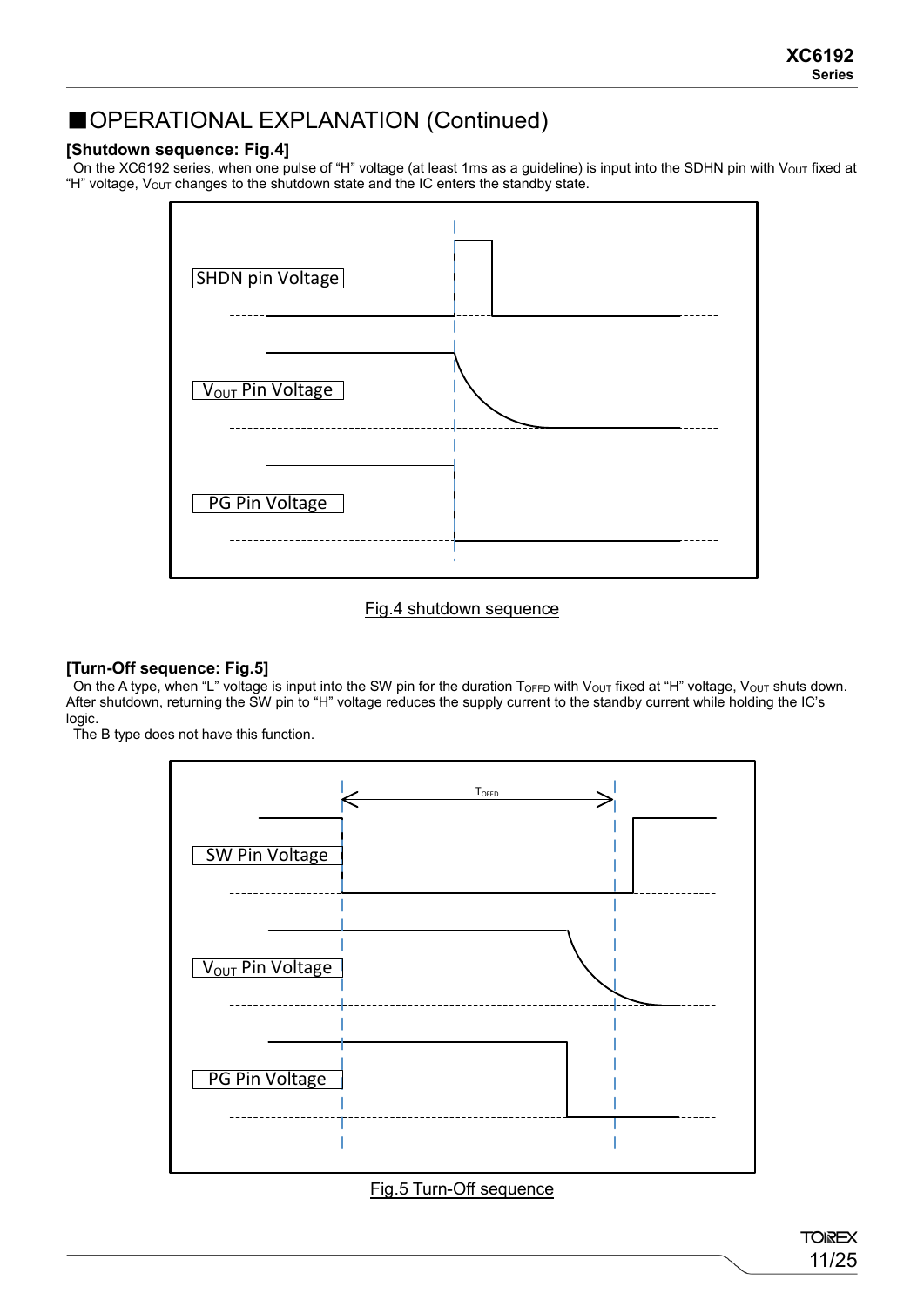#### **[Operation after Turn-On: Fig. 6]**

On the A type, when "L" voltage is input into the SW pin for the duration T<sub>OND</sub> and V<sub>OUT</sub> is fixed at "H" voltage, and then "L" voltage is input into the SW pin for the duration T<sub>OFFD</sub>, the Turn-Off sequence cannot be initiated. To initiate the Turn-Off sequence, "H" voltage must be input into the SW pin, and then "L" voltage must again be input for the duration TOFFD. The B type does not have a Turn-Off sequence by SW pin.



#### Fig.6 Operation after Turn-On.

#### **[Operation after Turn-Off:Fig.7]**

On the A type, when "L" voltage is input into the SW pin for the duration  $T_{\text{OFFD}}$  and  $V_{\text{OUT}}$  is shut down, and then "L" voltage is input into the SW pin for the duration  $T<sub>OND</sub>$ , the Turn-On sequence cannot be initiated.

To initiate the Turn-On sequence, "H" voltage must be input into the SW pin, and then "L" voltage must again be input for the duration T<sub>OND</sub>.

The B type does not have a Turn-Off sequence by SW pin.



Fig.7 Operation after Turn-Off.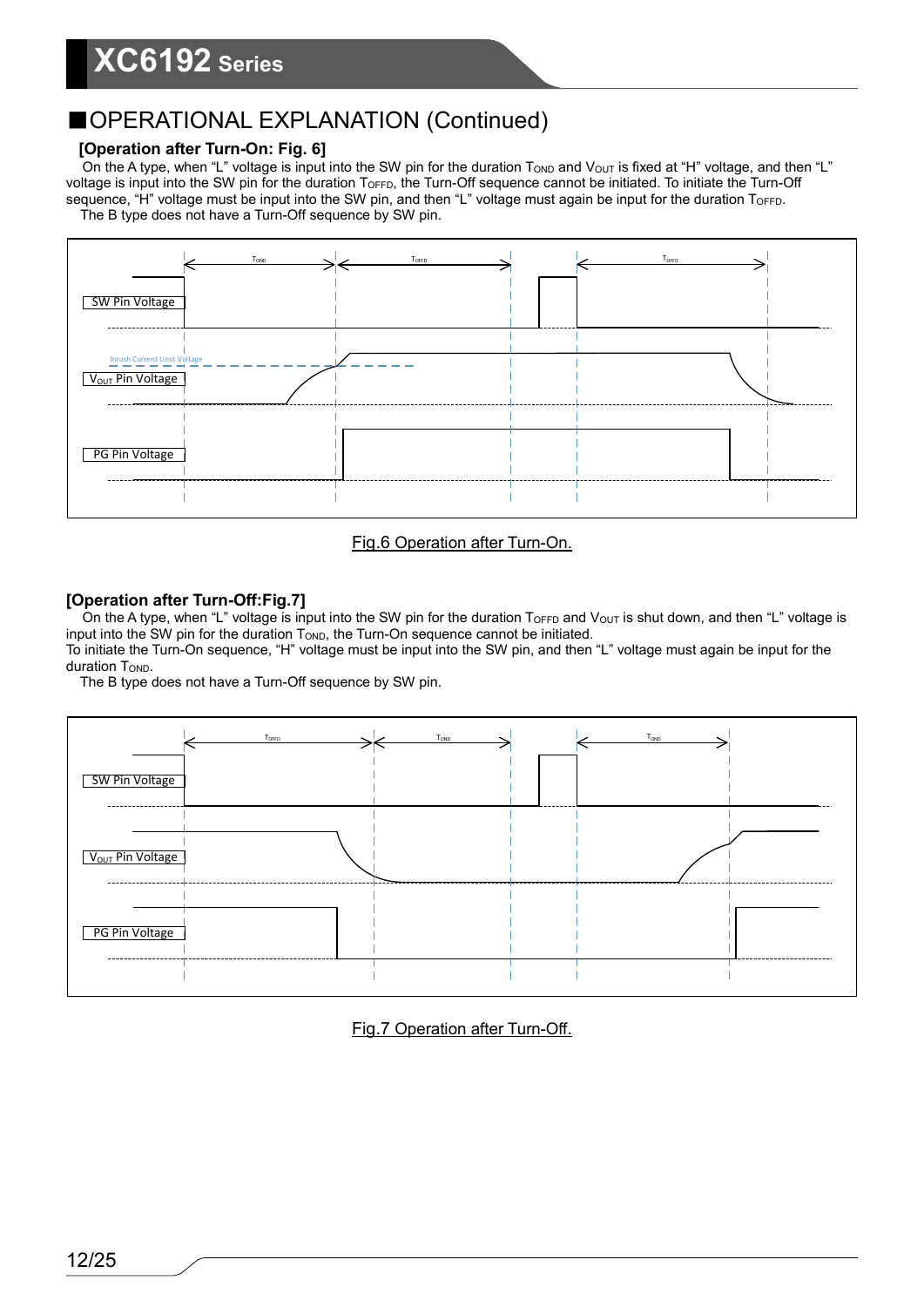#### **[Operation after shutdown: Fig. 8]**

On the XC6192 series, in order to initiate the Turn-On sequence after "H" voltage is input into the SHDN pin and V $_{\rm OUT}$  is shut down, "H" voltage must be input into the SW pin and then "L" voltage must again be input for the duration TOND.



Fig.8 Operation after shutdown.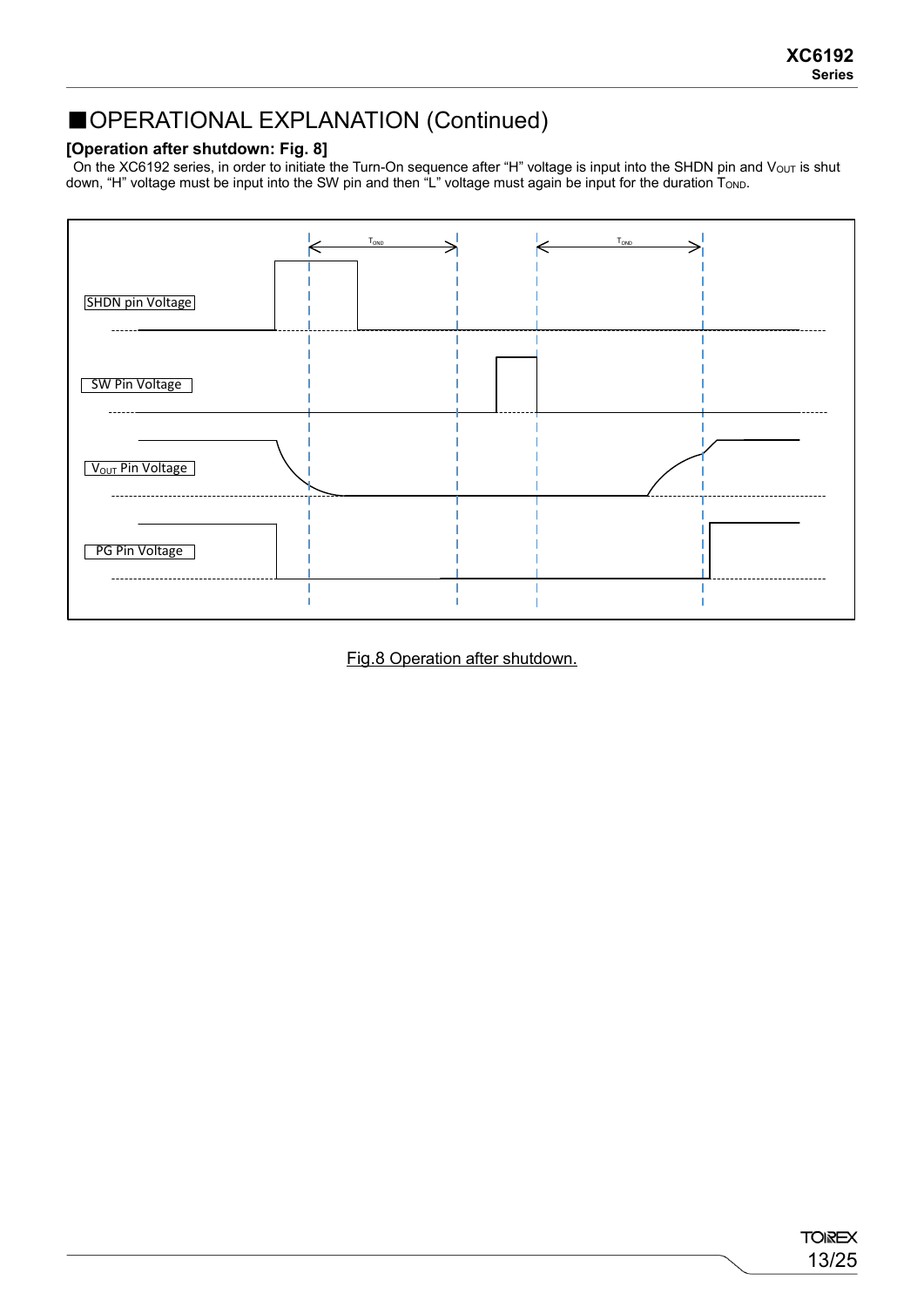### ■OPERATIONAL EXPLANATION (Continued)

### **[Inrush current limit and output short circuit protection:Fig.9 ]**

The XC6192 series has a function that limits rush current and a circuit that shuts down the output when an output short-circuit is detected.

During the time until the V<sub>OUT</sub> pin voltage reaches V<sub>RUSH</sub> during the Turn-On sequence, only PM1 turns ON, and therefore the voltage rises through the Pre-driver On Resistor (RoNP: refer to the Electrical Characteristics).

When the V<sub>OUT</sub> pin voltage reaches V<sub>RUSH</sub> or more, PM2 turns ON and rush current limiting is released.

The rush current at the instant when PM1 turns ON is calculated using the following equation.

Inrush Current =  $V_{IN}$  / Ronp (A)

In addition, during the time until the V<sub>OUT</sub> pin voltage reaches V<sub>RUSH</sub> by means of the rush current limiting function, the load current while  $V_{\text{OUT}}$  rises must be set to less than the value given by the equation below.

Start-up Load Current <  $(V_{IN} - V_{RUSH (Max)}) / R_{ONP} (A)$ 

Example: 4.2V – 4.15V / 135 Ohms = 0.359mA;

Note this very low 0.359mA is used to charge the output capacitors. If startup load current exceeds this, the output current will pass thru PM1 only, and have a 135 ohm resistor creating a voltage drop. If it's noticed that Vout is significantly below V<sub>IN</sub>, please ensure start-up load current is NOT exceeded.

If the V<sub>OUT</sub> pin voltage drops below the Short Circuit Detect Voltage (V<sub>SHORT</sub>: refer to the Electrical Characteristics) after the Turn-On sequence, a short-circuit is detected and PM1 and PM2 are latched in the OFF state, causing V<sub>OUT</sub> to shut down. The relation between the output current (ISHORT) and VSHORT when a short circuit occurs is given by the equation below.

$$
Ishor = (V_{IN} - Vshort) / Ron (A)
$$

The equation for the maximum output current is as follows.

 $I_{\text{OUT (Min.)}} = (V_{\text{IN}} - V_{\text{SHORT (Max.)}}) / R_{\text{ON (Max.)}}(A)$ 



### Fig.9 Output capacitor inrush current limit and output short circuit protection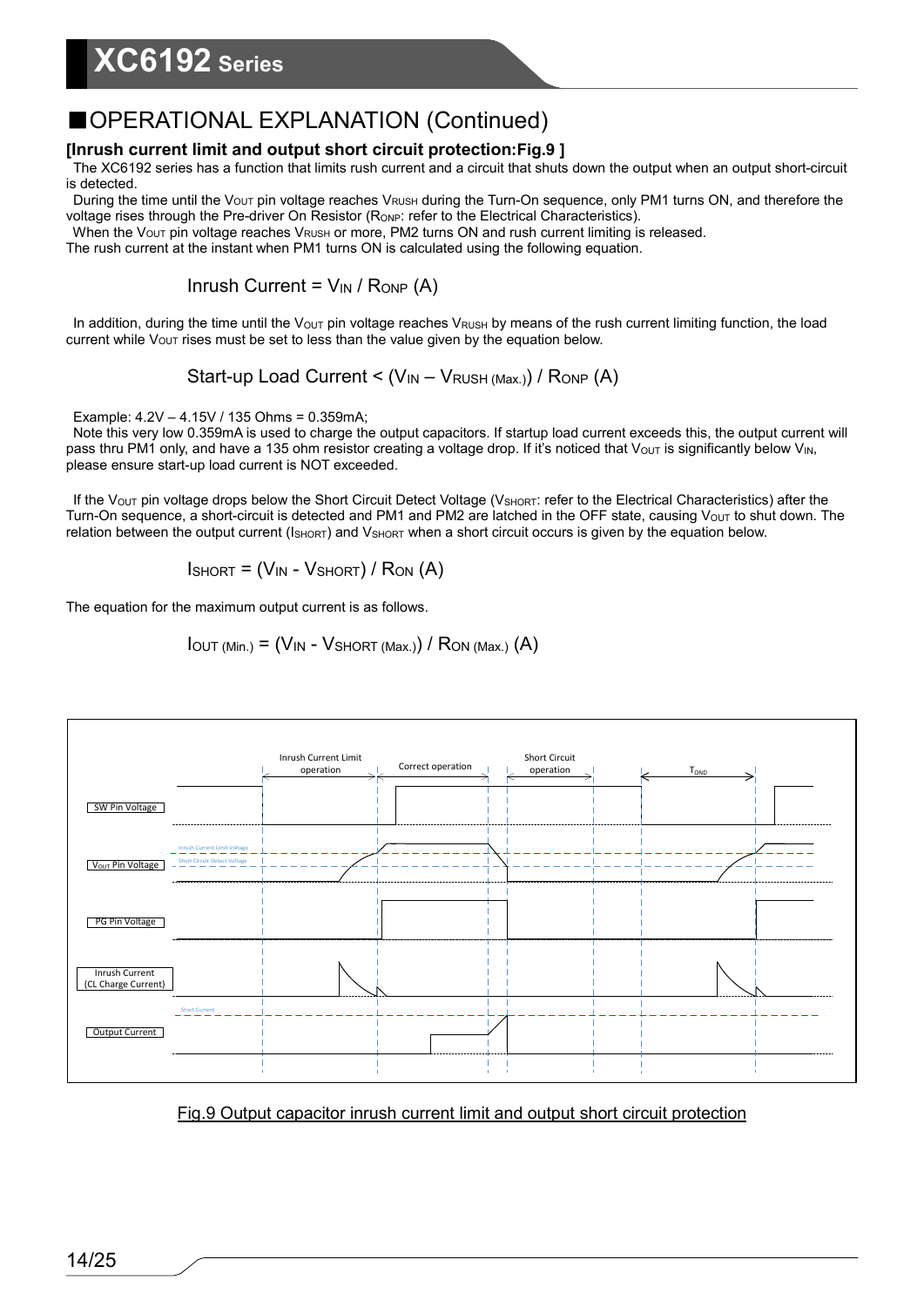#### **[SW pin]**

When "L" voltage is input into the SW pin for the duration  $T_{OND}$  with the IC in the standby state, the pin fixes  $V_{OUT}$  at "H" voltage

On the A type, when  $V_{\text{OUT}}$  is fixed at "H" voltage, "L" voltage can be input for the duration  $T_{\text{OFF}}$  to shut down  $V_{\text{OUT}}$ .

#### **[SHDN pin]**

This pin shuts down  $V_{\text{OUT}}$  when one pulse of "H" voltage (1ms or more as a guideline) is input into the SHDN pin with  $V_{\text{OUT}}$ fixed at "H" voltage.

#### **[PG pin]**

NM1 and R2 (Fig.1) are connected to the PG pin. NM1 is an Nch MOSFET and is synchronized with the GATE signal of PM2, so NM1 turns OFF when PM2 turns ON.

#### **[VOUT pin]**

PM1, PM2, and R1 (Fig.1), and R2 (Fig.1) and the CL discharge transistor NM2 (Fig.1) are connected to the output pin. PM1 is a Pch MOSFET, and is effective in preventing rush current.

PM2 is a Pch MOSFET and functions as the main driver.

NM2 is an Nch MOSFET, and is synchronized with the GATE signal of PM1. Therefore, when PM1 turns ON, NM2 turns OFF.

#### **[SW Circuit]**

This circuit transmits the signal input into the SW pin to the internal circuitry.

#### **[SHDN Circuit]**

This circuit transmits the signal input into the SHDN pin to the internal circuitry.

#### **[VREF & POR]**

This circuit supplies the internal circuit reference voltage and is a reset circuit that is input into the logic circuitry.

#### **[Type Select]**

This circuit selects the product type.

#### **[Turn-On Delay Counter]**

This circuit count-controls the time until  $V_{\text{OUT}}$  is fixed at "H" voltage after "L" voltage is input into the SW pin. During the time until the count is completed, the counter circuit can be returned to the initial state by inputting "H" voltage into the SW pin.

#### **[Turn-Off Delay Counter]**

This circuit only operates on the A type.

When  $V_{\text{OUT}}$  is fixed at "H" voltage, this circuit count-controls the time from input of "L" voltage into the SW pin until  $V_{\text{OUT}}$  shuts down

During the time until the count is completed, the counter circuit can be returned to the initial state by inputting "H" voltage into the SW pin.

#### **[VREF2 & POR2]**

This circuit sets the initial state of the  $V_{\text{OUT}}$  pin.

The circuit is set so that  $V_{\text{OUT}}$  is in the shutdown state when the power is turned on, so there is no need to input "H" voltage into the SHDN pin after power is supply to shut down the output.

#### **[Inrush Current Limit]**

This circuit limits rush current until the  $V_{\text{OUT}}$  pin voltage reaches  $V_{\text{RUSH}}$ .

#### **[Short Circuit Protect]**

This circuit outputs a shutdown signal if the  $V_{\text{OUT}}$  pin voltage reaches  $V_{\text{SHORT}}$ .

#### **[Gate Slope]**

After the V<sub>OUT</sub> pin voltage reaches V<sub>RUSH</sub>, this circuit gradually changes the GATE voltage of PM2 from "H" voltage to "L" voltage.

> **TOREX** 15/25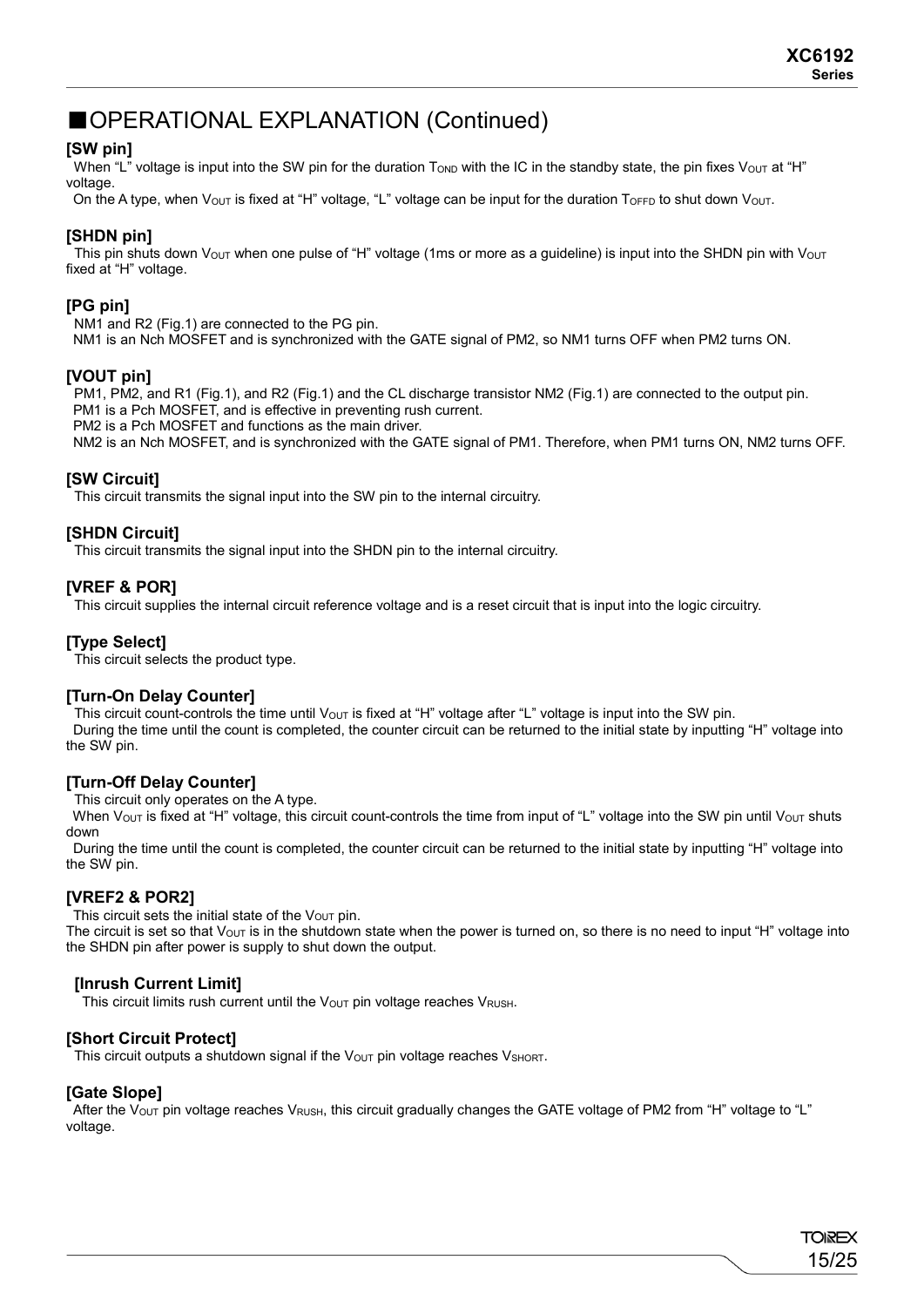### ■NOTES ON USE

- 1) For temporary, transitional voltage drop or voltage rising phenomenon. The IC is liable to malfunction should the ratings be exceeded.
- 2) Please use this IC within the specified operating ranges.
- 3) In some cases, power supply noise may cause malfunctioning of the internal counter circuit. Sufficiently reinforce the V<sub>IN</sub>, V<sub>OUT</sub>, and GND lines, and connect 0.1  $\mu$  F or higher capacitors near the IC between V<sub>IN</sub> and GND (Vss), and between V<sub>OUT</sub> and GND  $(V_{SS})$ .
- 4) Turn-On Delay Time characteristics and Turn-Off Delay Time characteristics are increased when using a capacitor larger than 0.1 µF for CL connected to  $V_{\text{OUT}}$  - GND (Vss). Sufficiently test actual operation before use.
- 5) When "L" level is input into the SW pin, Operation Current flows. Sufficiently test actual operation before designing peripheral circuits.
- 6) The SW pin and SHDN pin are connected to the gate of a CMOS inverter. If a voltage lower than the V<sub>IN</sub> pin voltage or a voltage higher than the Vss pin voltage is input into each pin, the flow-through current of the CMOS inverter may appear as supply current.
- 7) If an intermediate voltage between "L" voltage and "H" voltage is input into the SW pin or SHDN pin, starting and stopping of the IC may become unstable. Sufficiently test peripheral components and other parts to ensure that an intermediate voltage between "L" voltage and "H" voltage is not continuously input for an excessive time into the SW pin and SHDN pin.
- 8) The TEST pin must be connected to GND (Vss).
- 9) When using for an application other than a push-button application, please design the timing to include deviations and test sufficiently with the actual device before use.
- 10) The USP-8B06 is a thin surface-mount package. Therefore, distortion of the board during PCB mounting may be transmitted to the IC chip, which may affect Turn-On Delay Time characteristics and Turn-Off Delay Time characteristics. Sufficiently test actual operation before use.
- 11) Torex places an importance on improving our products and their reliability. We request that users incorporate fail-safe designs and post-aging protection treatment when using Torex products in their systems.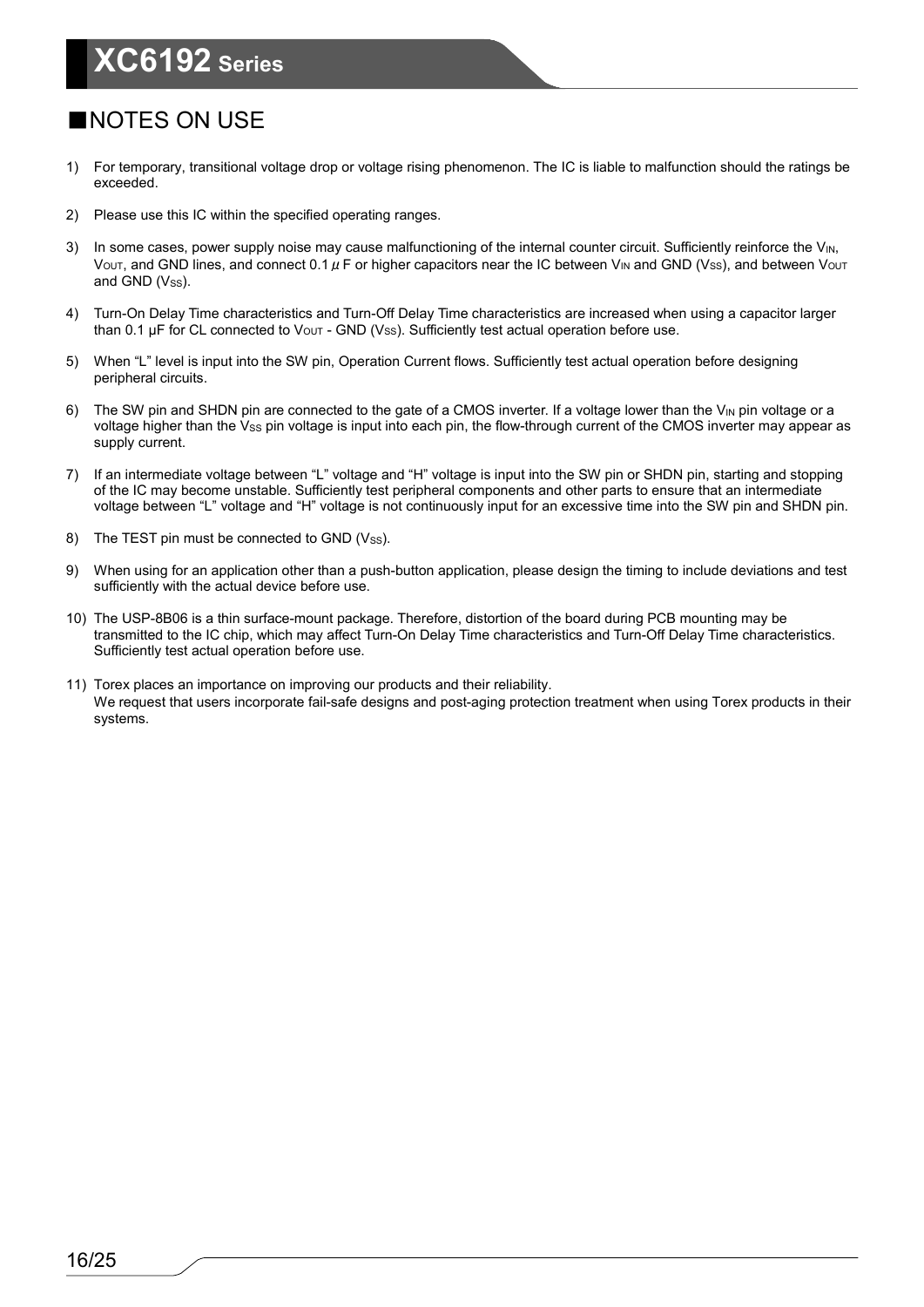### **■TYPICAL PERFORMANCE CHARACTERISTICS**







(1) Standby Current vs. Input Voltage (2) Standby Current vs. Ambient Temperature



#### (3) Quiecent Current vs. Input Voltage (4) Quiecent Current vs. Ambient Temperature



#### (5) Operation Current vs. Input Voltage (6) Operation Current vs. Ambient Temperature



17/25

**TOIREX**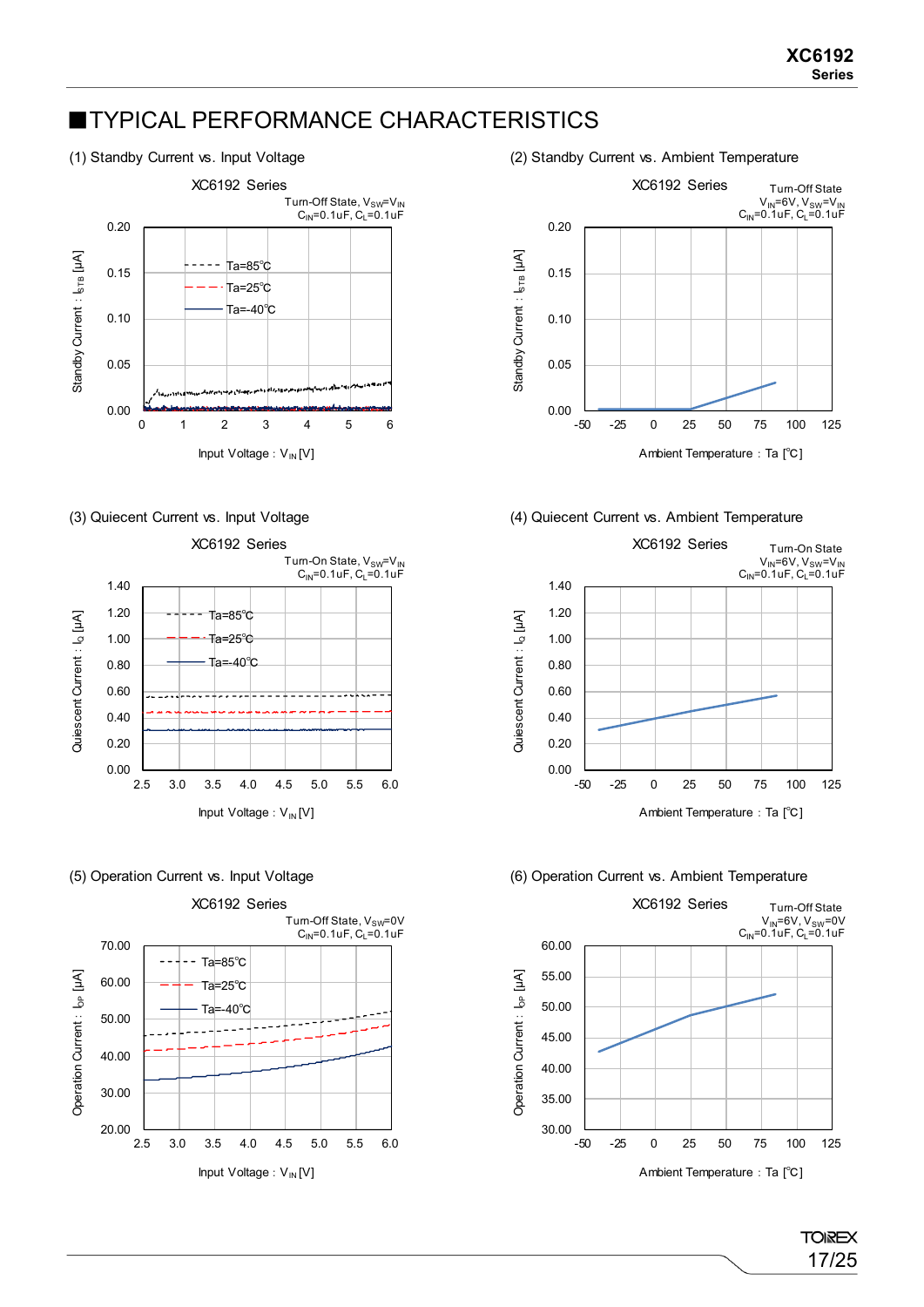### ■TYPICAL PERFORMANCE CHARACTERISTICS (Continued)

#### (7) Turn-On Delay Time vs. Ambient Temperature







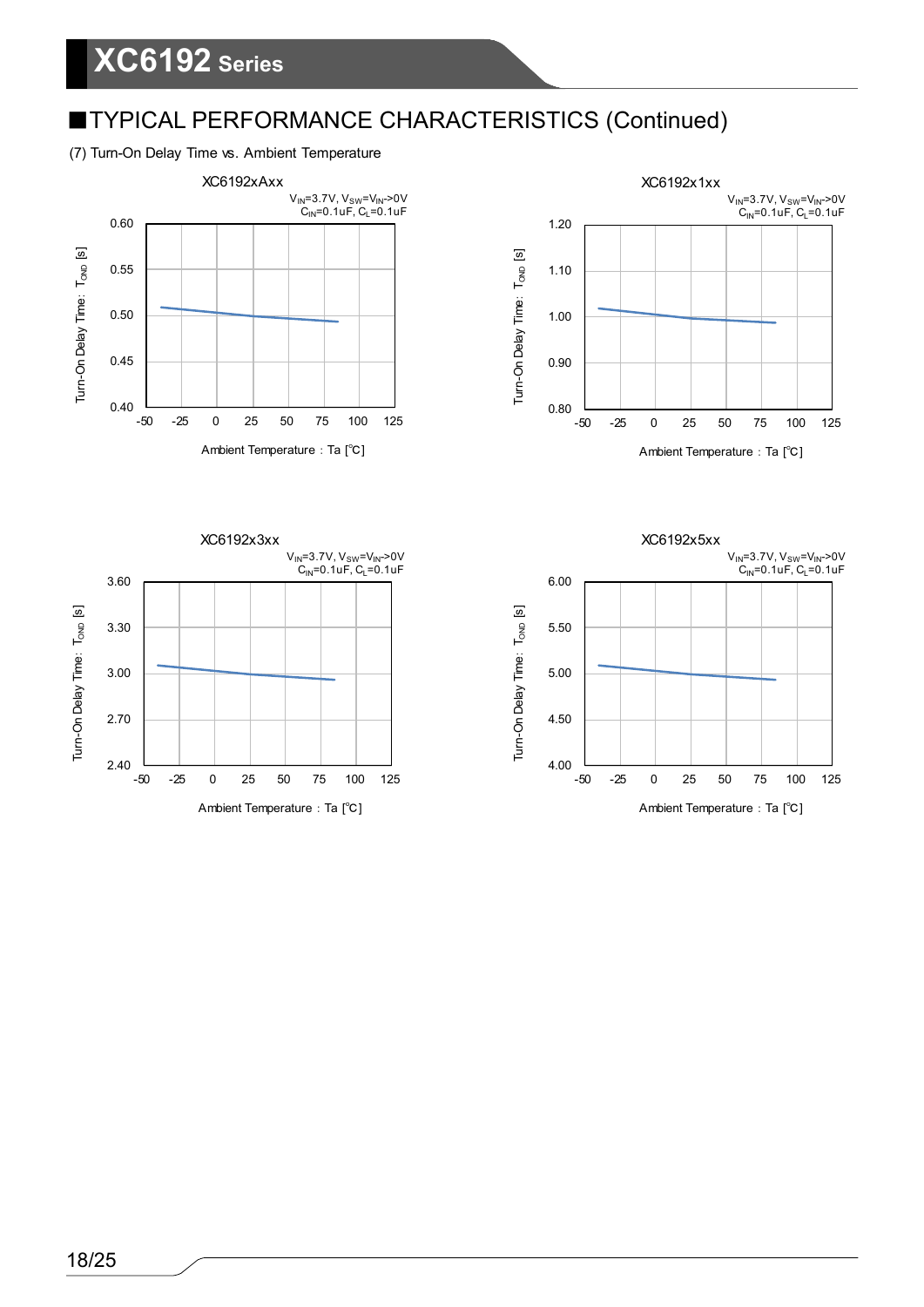### ■TYPICAL PERFORMANCE CHARACTERISTICS (Continued)

(8) Turn-Off Delay Time vs. Ambient Temperature







(9) Pre-driver On Resistor vs. Ambient Temperature



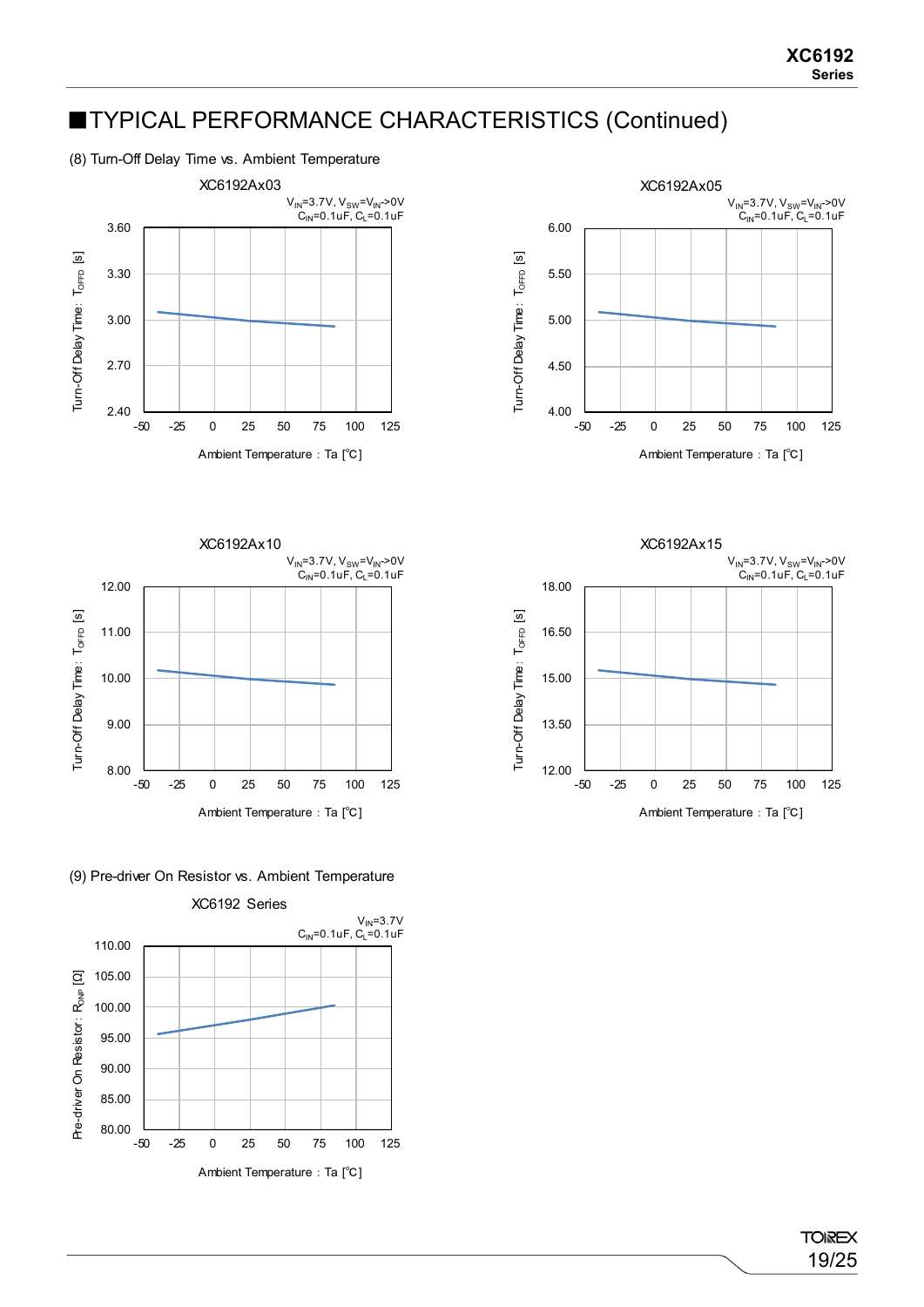## ■TYPICAL PERFORMANCE CHARACTERISTICS (Continued)

#### (10) Main driver On Resistor vs. Ambient Temperature





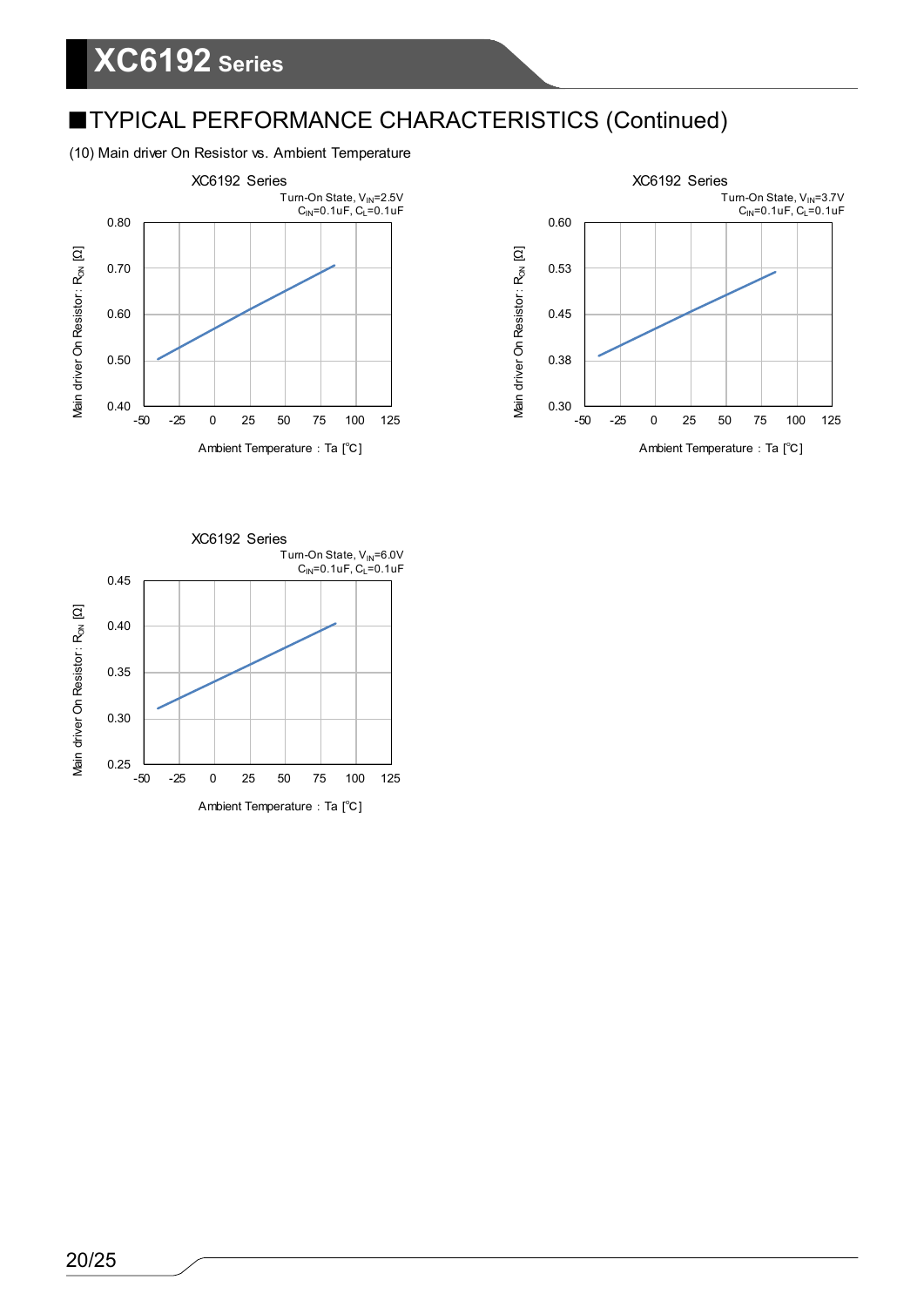### ■TYPICAL PERFORMANCE CHARACTERISTICS (Continued)

(11) SW pin "H" "L" Voltage vs. Ambient Temperature





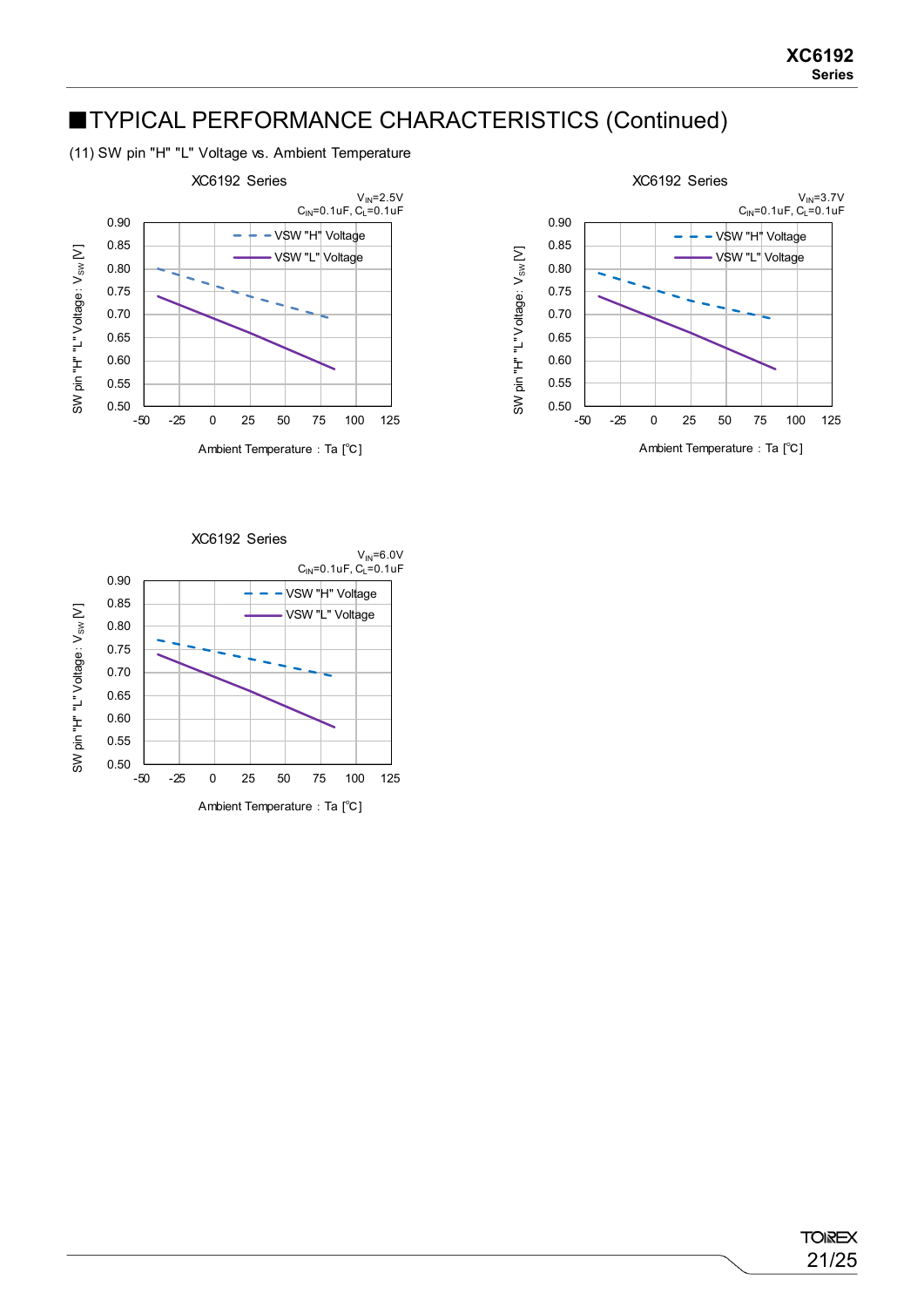### ■TYPICAL PERFORMANCE CHARACTERISTICS (Continued)

#### (12) SHDN pin "H" "L" Voltage vs. Ambient Temperature





#### (13) PG pin Output Current vs. Ambient Temperature





#### (14) C<sub>L</sub> Discharge Current vs. Ambient Temperature

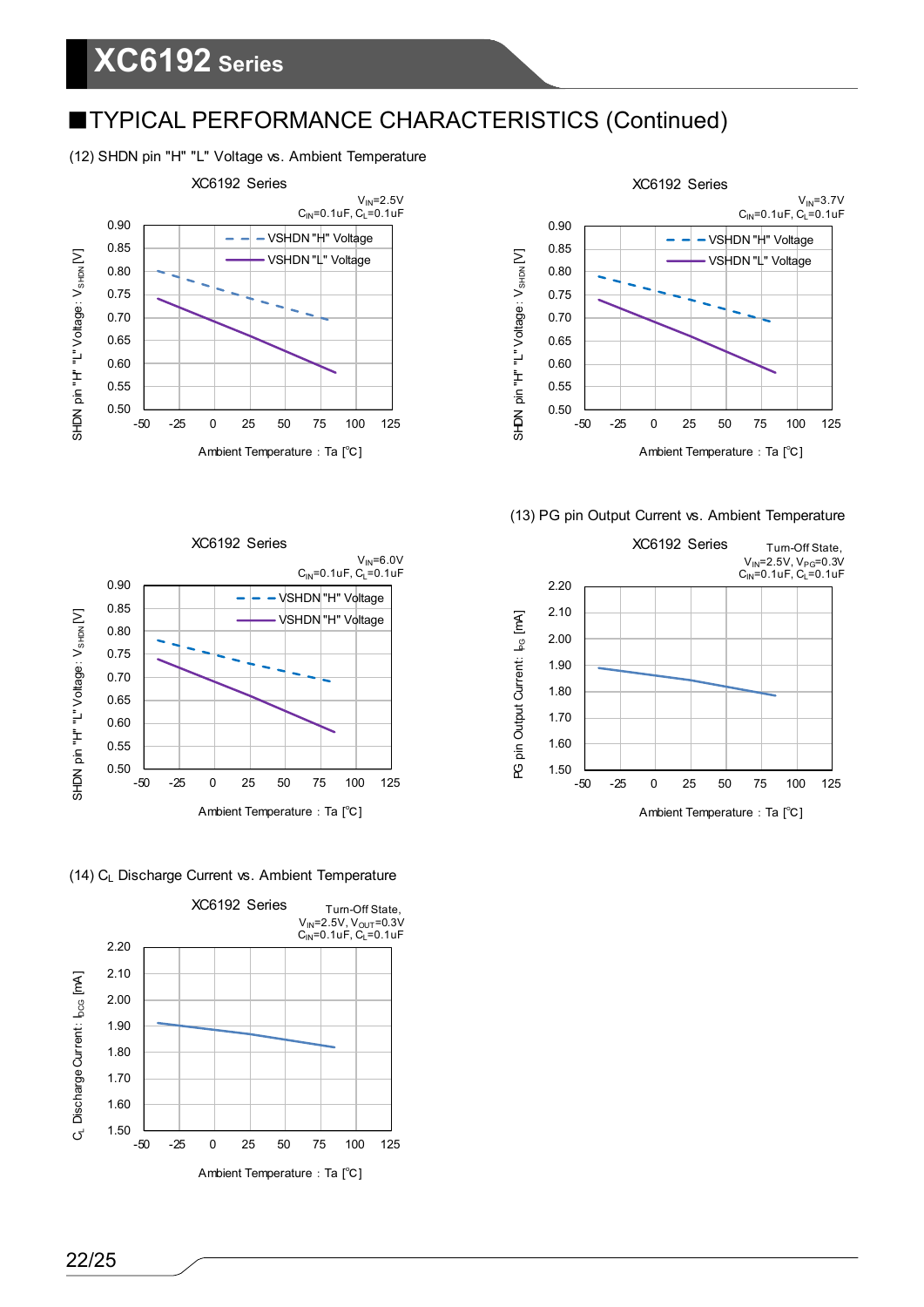### ■PACKAGING INFORMATION

For the latest package information go to, [www.torexsemi.com/technical-support/packages](https://www.torexsemi.com/technical-support/packages/)

| PACKAGE  | <b>OUTLINE / LAND PATTERN</b> | THERMAL CHARACTERISTICS        |                            |
|----------|-------------------------------|--------------------------------|----------------------------|
| JSP-8B06 | JSP-8B06 PKG                  | High heat<br>dissipation Board | USP-8B06 Power Dissipation |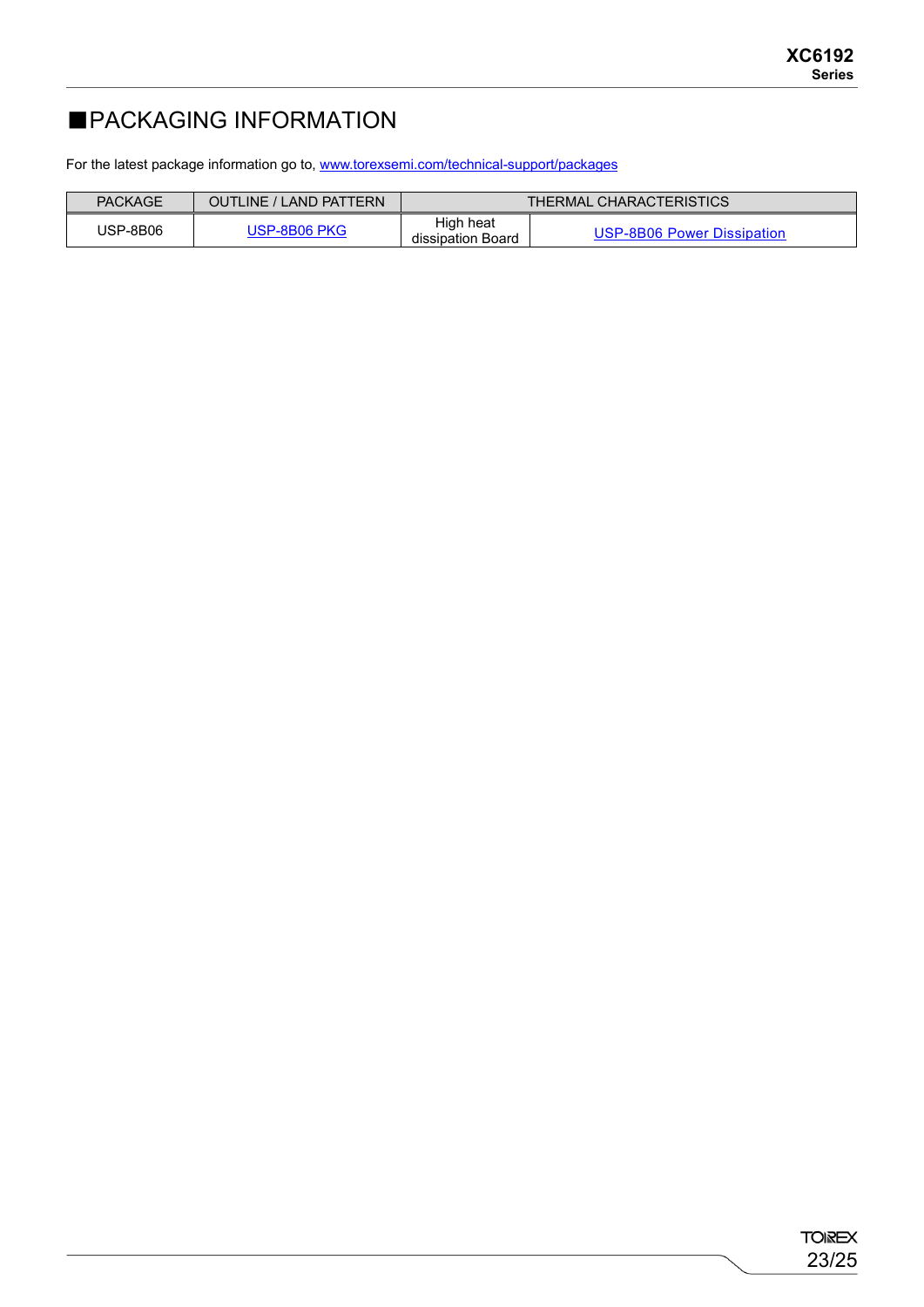### ■MARKING RULE

① represents product series.

| MARK | <b>PRODUCT SERIE</b> |  |
|------|----------------------|--|
|      | XC6192*******-G      |  |

② represents Type and Turn-On delay time.

| <b>MARK</b> | Type | Turn-On delay time | <b>PRODUCT SERIE</b> |
|-------------|------|--------------------|----------------------|
|             |      | 0.5s               | XC6192AA****-G       |
|             |      | 1.0 <sub>s</sub>   | XC6192A1****-G       |
| 2           | А    | 3.0 <sub>s</sub>   | XC6192A3****-G       |
| 3           |      | 5.0s               | XC6192A5****-G       |
|             |      | 0.5s               | XC6192BA****-G       |
| 5           |      | 1.0 <sub>s</sub>   | XC6192B1****-G       |
| 6           | в    | 3.0 <sub>s</sub>   | XC6192B3****-G       |
|             |      | 5.0s               | XC6192B5****-G       |

**USP-8B06** 



③ represents Turn-Off delay time.

| <b>MARK</b> | Turn-Off delay time | <b>PRODUCT SERIE</b> |
|-------------|---------------------|----------------------|
|             | 3s                  | XC6192**03**-G       |
|             | 5s                  | XC6192**05**-G       |
| C.          | 10s                 | XC6192**10**-G       |
|             | 15s                 | XC6192**15**-G       |
|             |                     | XC6192B*NN**-G       |

④,⑤ represents production lot number

01~09, 0A~0Z, 11~9Z, A1~A9, AA~AZ, B1~ZZ in order.

(G, I, J, O, Q, W excluded)

\* No character inversion used.